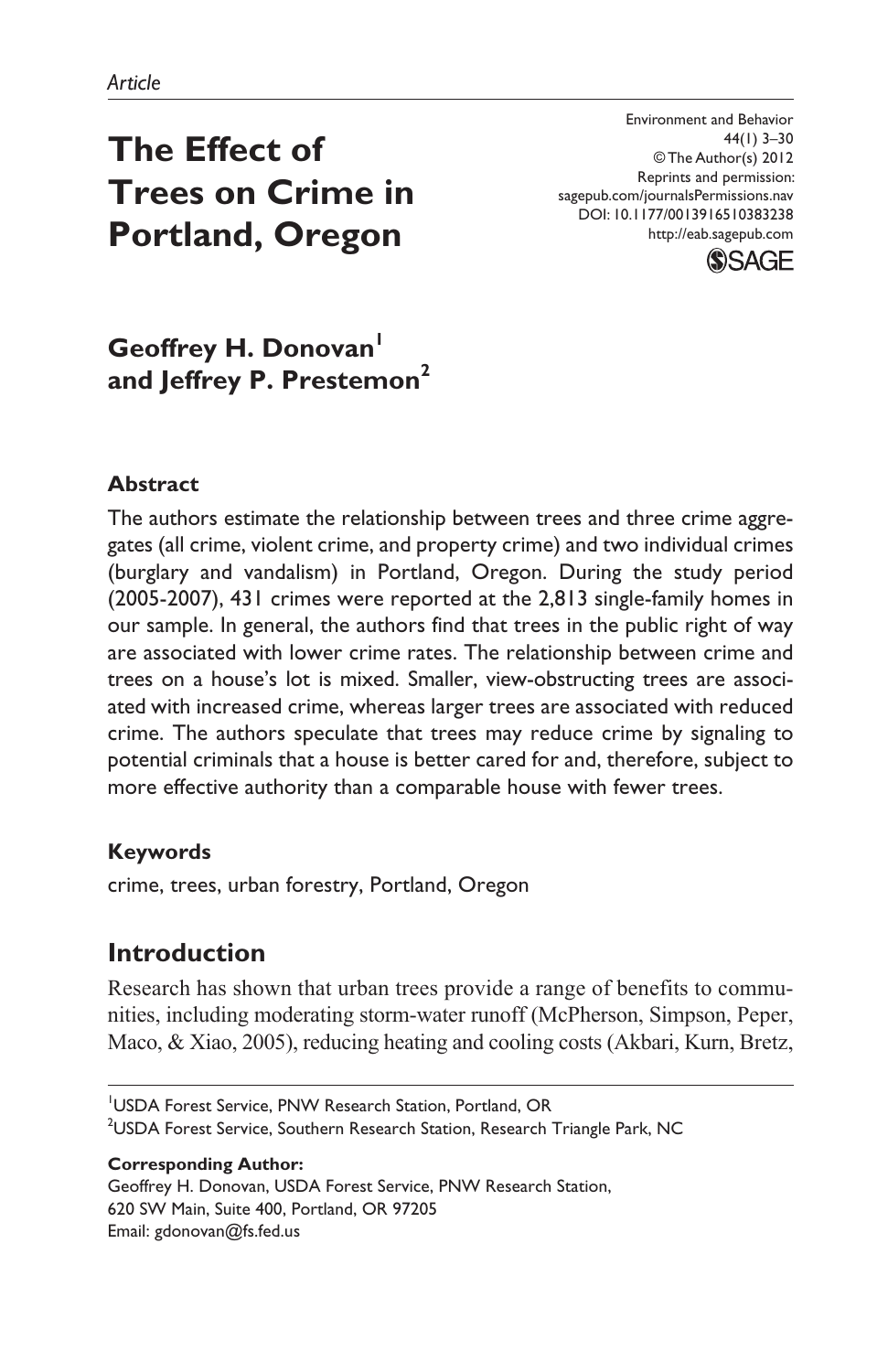& Hanford, 1997; Donovan & Butry, 2009), and increasing property values (Anderson & Cordell, 1988). However, less attention has been focused on the potential of urban trees to affect another important determinant of urban quality of life: crime occurrence. Results from studies that have looked at the effect of trees and other vegetation on crime have been mixed; some have shown that vegetation can increase fear of crime (Nasar & Fisher, 1993; Nasar, Fisher, & Grannis, 1993), whereas others have shown that it can reduce the fear of crime (Kuo, Bacaicoa, & Sullivan, 1998) or crime occurrence (Kuo & Sullivan, 2001).

We believe there are two related reasons for the apparent contradictions in the literature.

First, vegetation can vary widely in the degree of cover it provides to a potential criminal and the amount of surveillance cover it provides to a potential victim: for example, a bush that obscures the view of a house's front door may have a different effect than a non–view-obstructing tree. Statistical methods that exploit a more detailed characterization of trees and other vegetation could help untangle these competing influences. Second, vegetation may be correlated with other variables that can confound some of the simple statistical models reported in the literature. For example, income, occupancy patterns, construction features, and features that harden structures (e.g., window bars) or facilitate surveillance (e.g., street lights) could explain some of the observed effects. More complete specification of the hypothesized drivers of crime, based on crime theory, could alleviate these kinds of confounding influences. The goal of this study, therefore, is to evaluate the effects of different types of vegetation on crime in Portland, Oregon, while accounting for other relevant variables.

A considerable number of studies have examined the relationship between vegetation and crime. We review a sample of these studies to help place our work in context. In studies examining the link between vegetation and the fear of crime, attention has been focused on how trees and other vegetation are perceived as providing cover for criminals and barriers to victim escape. Shaffer and Anderson (1985) showed subjects 180 pictures of parking lots. Study participants ranked those with the most vegetation as the least safe. Nasar and Fisher (1993) found similar results on university campuses. Other research suggests that the influence of vegetation on fear of crime depends on the type of vegetation. Specifically, Kuo et al. (1998) found that view-obstructing vegetation, such as bushes and shrubs, induces more fear than non–view-obstructing vegetation such as mature trees. The above studies involved vegetation in public spaces. However, studies on trees in residential settings found that they can reduce fear of crime (Brower, Dockett, & Taylor, 1983; Nasar, 1982).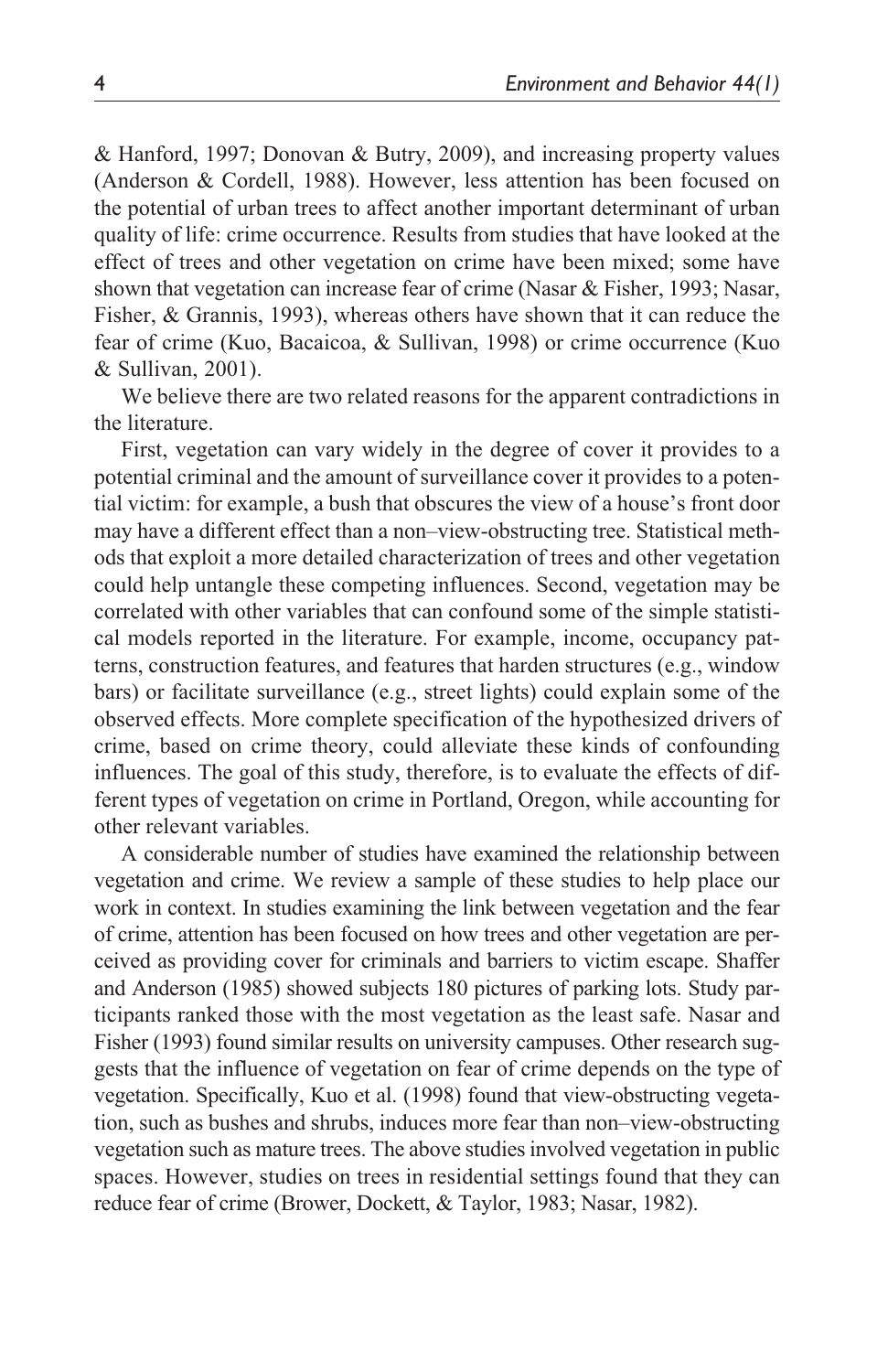Although research has identified some linkages between fear of crime and vegetation, only one published study (that we could find) has examined the relationship between vegetation and crime occurrence. Kuo and Sullivan (2001) studied the effect of vegetation on crime in 98 apartment buildings in Chicago's Ida B. Wells public housing development. They found that, after controlling for number of apartments per building and building height, vegetation was associated with lower violent crime and lower property crime. Vegetation level was measured on a 5-point scale and was based on aerial and ground-level photographs. Any study on urban trees faces the problem of confounded statistical relationships due to omitted variables. More desirable neighborhoods may also have more trees, for example. Not controlling for factors besides trees that are linked to both desirability and crime could render modeled relationships statistically biased or inconsistent. Although Kuo and Sullivan control for number of apartments per building and building height, they mainly use the unique attributes of the housing development to address the issue of omitted variables. Specifically, residents are randomly assigned to apartment buildings, so there should be no systematic demographic differences between building residents, although this assignment does not ensure that there is no systematic difference between buildings within the development, such as different security measures.

The results of Kuo and Sullivan (2001) have significant policy implications, seeming to boost support for tree planting and retention in urban settings. However, like any ground-breaking study, it is important to validate initial results and to see whether they generalize beyond the unique circumstances of the study. In particular, do trees affect crime in the same way in neighborhoods with different economic circumstances and ethnic makeup (93% of the residents of the Ida B. Wells housing development were unemployed and 97% were African American)?

We extend and deepen the results of the earlier literature relating crime to vegetation by (a) studying crime occurrence in single-family homes, (b) using a multivariate description of vegetation, (c) controlling for property features besides vegetation that have been shown to affect crime, and (d) assessing the relationship between vegetation and various measures of crime and not just indices of aggregate violent and property crime.

# **Theoretical Model**

The choice of variables for our empirical analysis was guided by routine activity (RA) theory (Cohen & Felson, 1979), a widely accepted model of crime motivation, drawing heavily on the early work of Becker (1968). RA theory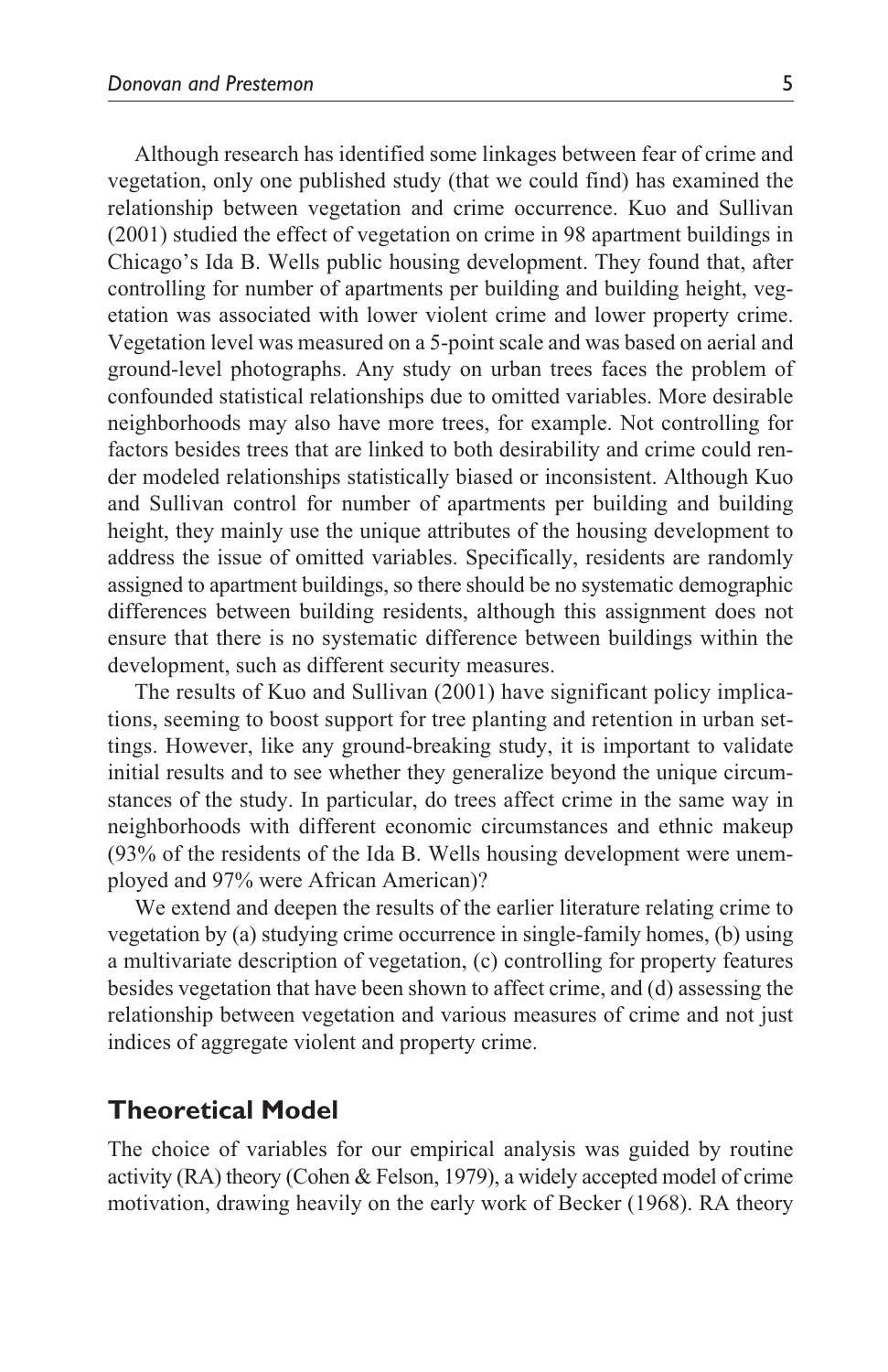states that three conditions must be met before a crime can occur. First, there must be a potential criminal. Second, there must be a potential victim. Third, there must be a lack of effective authority that can both observe and respond to a crime. These three conditions are necessary but not sufficient conditions for crime occurrence. A criminal also weighs the expected costs and benefits of a crime before deciding whether to act.

Numerous studies have used RA theory as a basis for empirically investigating the causes of crime. For example, the number of potential criminals has been indexed by the number of young males in a population (Imai, Katayama, & Krishna, 2006). Potential targets have been represented by the number of single-family homes in an area (Farrell, Clark, Ellingworth, & Pease, 2005). The presence of an effective authority has been represented by police arrest rates (Davis, 2006). The costs and benefits of crime (accruing to the criminal) have been represented by variables describing target hardening, such as burglar alarms (Clark, 1995; Cohen & Felson, 1979), and by labor-market conditions (Gould, Weinberg, & Mustard, 2002; Grogger, 1998).

In the context of RA theory, trees could affect crime in a number of ways. If trees are view obstructing, then they could reduce the probability that a criminal is observed, which would reduce the expected cost of crime to the criminal. Similarly, view-obstructing trees could reduce the effectiveness of police or other forms of surveillance. However, trees may also draw people into public spaces, increasing the probability of a criminal being observed and providing the "authority" that would increase the expected cost of crime.

The size and location of a tree determine view obstruction. Therefore, by measuring tree size, we distinguished between trees in a house's yard and street trees in the parking strip between the sidewalk and the street. We made this distinction for two reasons. First, street trees tend to be farther from a house than yard trees. Second, street trees typically do not block the view of a house from the sidewalk.

Although our empirical analysis is largely motivated by RA theory, other crime models may provide insight into the mechanisms by which trees affect crime. For example, the broken windows theory suggests that criminals are attracted to poorly maintained neighborhoods, because evidence of neglect broken windows, for example—provides visual cues that an area may not be subject to effective law enforcement (Wilson & Kelling, 1982). Therefore, if trees help a neighborhood appear well maintained, they may deter crime. (Although several small-scale experiments support the broken window theory [Braga & Bond, 2008; Keizer, Lindenberg, & Steg, 2008], its use to explain larger changes in crime so far remains controversial.)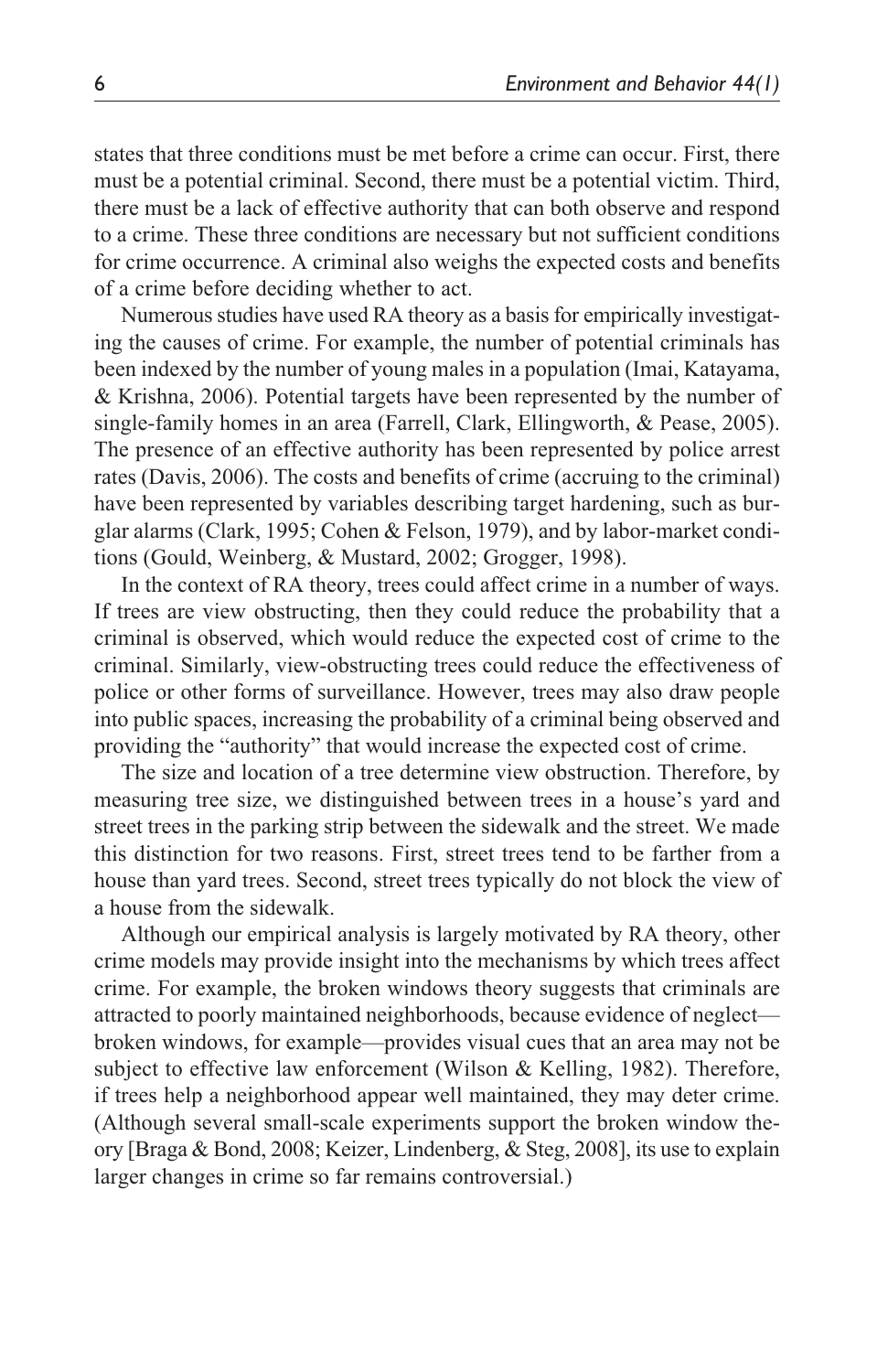Both RA theory and the broken windows theory explain crime motivation in terms of a criminal cost-benefit calculus. However, trees may also affect crime by affecting criminals' state of mind. Kuo and Sullivan (2001) noted that research has shown that trees can reduce stress (Ulrich, 1976), and newer research supports this idea (Grahn & Stigsdotter, 2003; Hansmann, Hug, & Seeland, 2007; Park et al., 2008). Furthermore, other research suggests that stress may trigger violent criminal acts (Kaplan, 1987). Therefore, Kuo and Sullivan speculate, consistent with Ulrich, that trees may reduce crime by reducing the stress of potential criminals. This could include stress linked to violent acts perpetrated by one member of a household against another.

We add to the literature on trees and crime by testing the following two hypotheses. First, we hypothesize that trees influence crime. Second, we hypothesize that the degree of influence depends on the size and location of trees.

## **Method**

# *Data and Study Area*

Portland is a city in northwest Oregon near the confluence of the Willamette and Columbia Rivers with a population of 537,000 (U.S. Census Bureau 2006 Population Estimate). Metropolitan Portland, which includes surrounding communities, has a population of approximately 2 million (the 23rd largest metropolitan area in the United States). The city is divided into five police precincts.<sup>1</sup> The study was confined to the southeast precinct, which was chosen for its high proportion of single-family homes and for the pragmatic reason that one of the authors lives within the precinct.

Crime data for  $2002$  to  $2007<sup>2</sup>$  were obtained from the Portland Police Bureau. Crimes were divided into seven categories: (a) aggravated assault, (b) burglary, (c) larceny, (d) motor-vehicle theft, (e) robbery, (f) simple assault, and (g) vandalism (murder and forcible rape were excluded for privacy concerns, and their occurrence was probably too low to estimate separate models anyway). Report data and address were provided for each crime. However, in some cases, the address was an intersection (e.g., 1st Ave. and Main St.) or a block (100 Block of Main St.). This may be because the crime took place on the street rather than at a specific address or because of a data-entry error. Because we are concerned with the effects of parcel-level variables (house size, number of trees, and so forth) on crime, we excluded all crimes not associated with an address. Data on a house's assessed value, age, size, and lot size were obtained from Multnomah County Assessor's Office.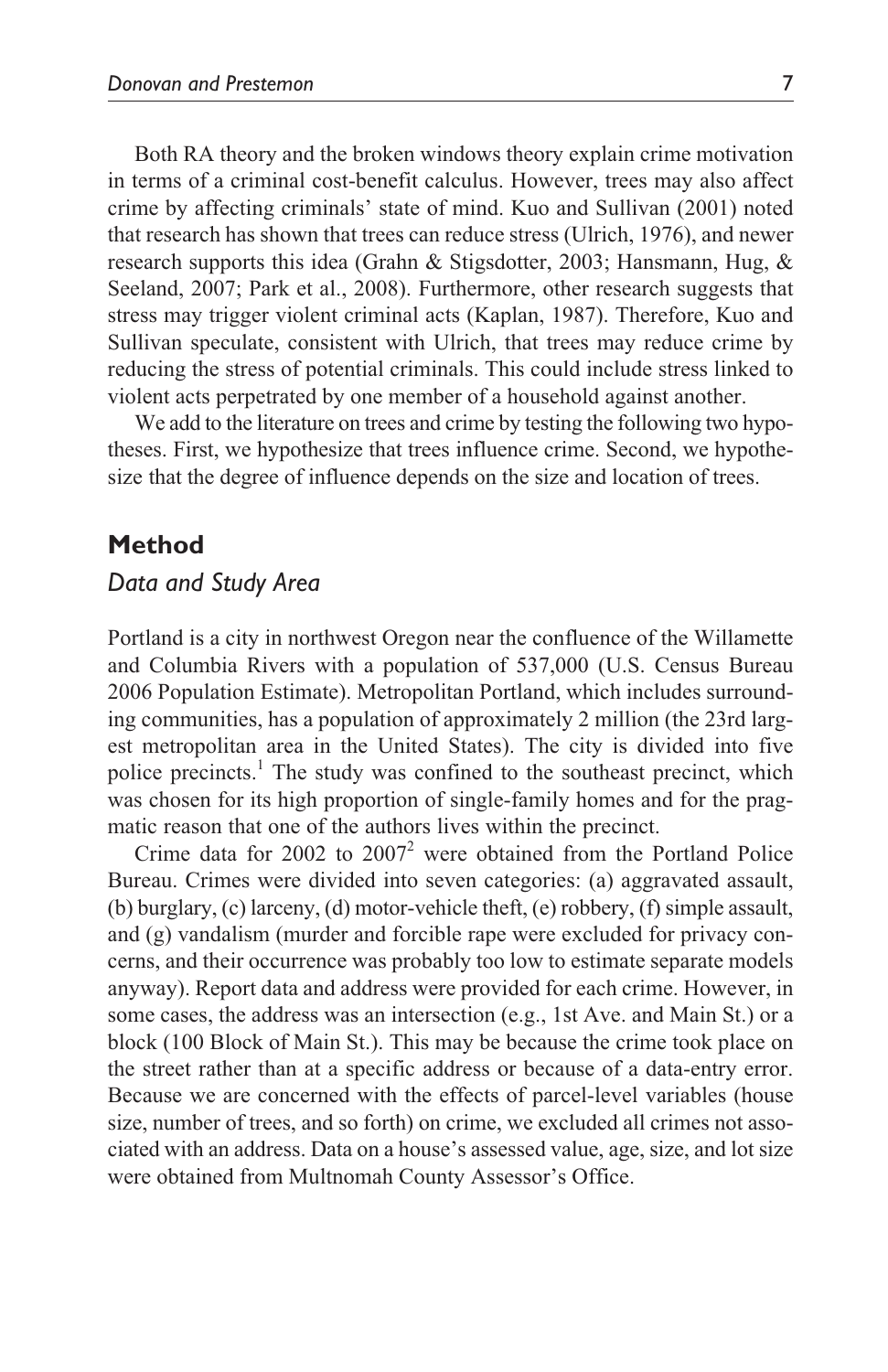Other variables were collected by visiting each house in the sample<sup>3</sup> (Table 1). Our choice of variables was driven by the literature (see "Theoretical Model" section) and consultations with local crime-prevention officers.

Tree-crown variables (SIZE\_TREES\_ON\_LOT, SIZE\_TREES\_ON\_ STREET, and SIZE\_TREES\_ON\_BLOCK in Table 1) were measured from aerial photographs, because measuring the crown<sup>4</sup> of street trees<sup>5</sup> on site is laborious and potentially inaccurate. In addition, we did not have access to trees on private property. We treated the crown of a tree as a circle; we calculated its area using the average of two measurements of crown diameter. We measured crown areas after the first round of site visits. This helped us differentiate between trees and other vegetation on aerial photographs, as we had already recorded the number of street trees and most yard trees.

In many cases, a tree's crown crossed property lines. However, we did not attribute fractions of a tree's crown to multiple houses. Rather, we attributed a tree's entire crown to the property in which the tree's stem fell. We determined which property a tree fell on by overlaying aerial photographs with a cadastral layer. However, in some cases, determining where a tree's stem fell from aerial photographs was still difficult. We resolved these and other ambiguities by visiting these sites a second time.

Crime can have a spatial component related to long-run criminal activity of multiple types by many people or to short-run serial criminal activities of a particular type exercised by specific individuals or groups (Beauregard, Proulx, & Rossmo, 2005; Boggs, 1965; Godwin & Canter, 1997). We accounted for both types of spatial patterns using two types of variables. First, we used Geographic Information System (GIS) to determine how many crimes were committed in 50-m (Euclidean distance), 100-m, and 200-m buffers around each house in the sample during the 3 years immediately preceding (2002 through 2004) the study period (2005 through 2007). These buffers were designed to capture factors that influence crime occurrence at a relatively small scale: criminals living close by, for example. (We did not use crime occurrence data from the study period [2005 through 2007] to calculate the buffer variables, because they would then include the crime we were trying to predict plus crimes that had yet to occur.) We also used neighborhood dummy variables to explain spatial patterns of crime occurrence. These variables were included to capture factors that could affect crime occurrence at a larger scale than the buffer variables (e.g., neighborhood demographics).

The types of structures surrounding a house may affect crime occurrence. A neighborhood of single-family homes may present different crime risks than a neighborhood with multiple-family homes, for example. Therefore, using data from Multnomah County Assessor's Office, we categorized every building in the southeast precinct as single-family, multiple-family, commercial, or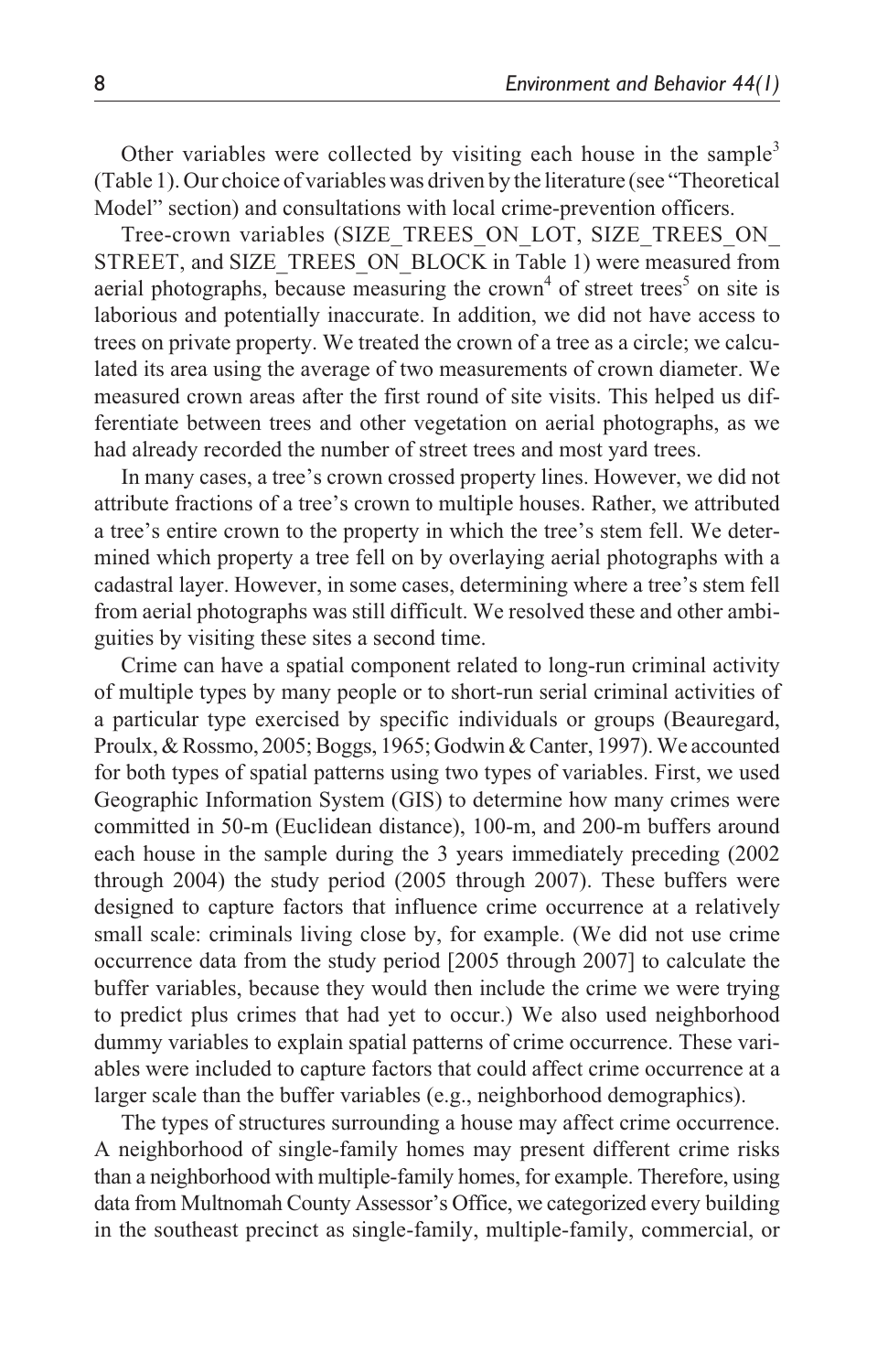|  |  |  |  | Table 1. Variable Definitions and Descriptive Statistics |
|--|--|--|--|----------------------------------------------------------|
|--|--|--|--|----------------------------------------------------------|

|                                                                                                                                                                                       | M       | SD     |
|---------------------------------------------------------------------------------------------------------------------------------------------------------------------------------------|---------|--------|
| Data source: Multnomah County Tax Assessor's Office                                                                                                                                   |         |        |
| HOUSE_AGE: house age in years                                                                                                                                                         | 76.7    | 27.7   |
| LOT_SIZE: lot size (sq. ft.)                                                                                                                                                          | 5,160   | 2,160  |
| HOUSE_SIZE: house size (sq. ft.)                                                                                                                                                      | 1,310   | 462    |
| HOUSE_VALUE: estimated real market value in 2007                                                                                                                                      | 237,000 | 64,200 |
| NBHDXXX: I if the house in neighborhood XXX, 0<br>otherwise                                                                                                                           |         |        |
| SF_50; SF_100; SF_200: number of single-family homes<br>within 50, 100, or 200 m                                                                                                      |         |        |
| MF_50; MF_100; MF_200: number of multifamily<br>homes within 50, 100, or 200 m                                                                                                        |         |        |
| COM_50; COM_100; COM_200: number of<br>commercial buildings within 50, 100, or 200 m                                                                                                  |         |        |
| IND_50; IND_100; IND_200: number of industrial<br>buildings within 50, 100, or 200 m                                                                                                  |         |        |
| Data source: on-site collection                                                                                                                                                       |         |        |
| GARAGE: I if the house has a garage, 0 otherwise                                                                                                                                      | 0.400   | 0.491  |
| DRIVEVVAY: I if the house has a driveway, 0 otherwise                                                                                                                                 | 0.760   | 0.428  |
| BURGLAR_ALARM: I if the house has a clearly<br>visible alarm sign, 0 otherwise                                                                                                        | 0.227   | 0.420  |
| WINDOW_BARS: I if one or more of a house's                                                                                                                                            | 0.0469  | 0.212  |
| windows have bars, 0 otherwise                                                                                                                                                        |         |        |
| DOG: I if you can hear or see a dog, or if there is a<br>beware of the dog sign or other clear indication<br>(e.g., kennel) that there is probably a dog in the<br>house, 0 otherwise | 0.106   | 0.308  |
| NBHD_WATCH_STICKER: I if there is a clearly<br>visible neighborhood watch sign on the block,<br>0 otherwise                                                                           | 0.164   | 0.370  |
| PORCH: I if the house has a porch with chairs, tables,<br>and benches, or if there is seating in the front yard,<br>0 otherwise                                                       | 0.372   | 0.483  |
| #_PORCHES_ON_BLOCK: number of houses on<br>the block with porch seating (as defined earlier)                                                                                          | 2.80    | 2.02   |
| HOUSE_HIDDEN: I if foliage from street trees<br>significantly blocks the view of the ground floor of<br>the house, 0 otherwise                                                        | 0.0981  | 0.299  |
| FRONT DOOR VISIBLE: I if the view of front door<br>and porch (if present) are not significantly<br>obstructed by vegetation, 0 otherwise                                              | 0.827   | 0.380  |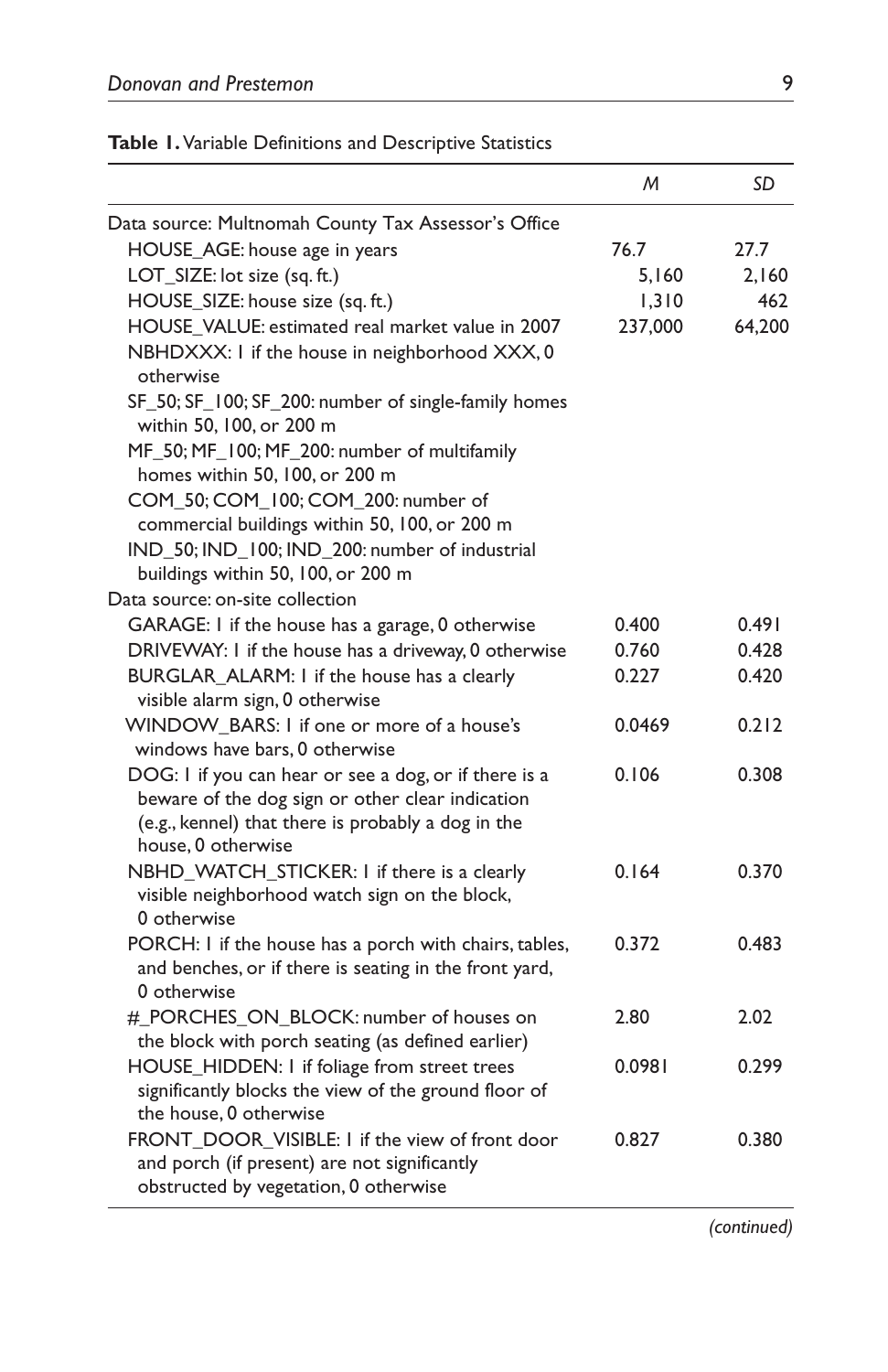# **Table 1. (continued)**

|                                                                                                                                                                                                                                                    | M      | SD    |
|----------------------------------------------------------------------------------------------------------------------------------------------------------------------------------------------------------------------------------------------------|--------|-------|
| # VISIBLE SIDES: the number of sides of the house<br>that do not have vegetation, fences, and so forth<br>significantly blocking the view of windows and doors                                                                                     | 1.96   | 0.950 |
| STREET_LIGHT: I if there is an unobstructed street<br>light directly in front of the house, 0 otherwise                                                                                                                                            | 0.120  | 0.325 |
| GOOD: I if the house and yard are in better than<br>average condition compared to other houses in<br>the neighborhood, 0 otherwise (three condition<br>variables-GOOD, AVERAGE, and POOR-are<br>subjective assessments of a single data collector) | 0.271  | 0.445 |
| AVERAGE: I if the house and yard are in average<br>condition compared with other houses in the<br>neighborhood, 0 otherwise                                                                                                                        | 0.630  | 0.484 |
| POOR: I if the house and yard are in worse than<br>average condition compared with other houses in<br>the neighborhood, 0 otherwise                                                                                                                | 0.102  | 0.362 |
| CORNER: I if the house is on a corner, 0 otherwise                                                                                                                                                                                                 | 0.200  | 0.400 |
| LOW_FRONT_YARD_BARRIER: front yard is<br>delineated by a barrier less than 3-feet tall                                                                                                                                                             | 0.221  | 0.415 |
| HIGH_FRONT_YARD_BARRIER: front yard is<br>delineated by a view-obstructing barrier more than<br>3-feet tall                                                                                                                                        | 0.0583 | 0.234 |
| PARTIAL_FRONT_YARD_BARRIER: front yard is<br>delineated by a non-view-obstructing barrier more<br>than 3-feet tall                                                                                                                                 | 0.266  | 0.442 |
| LOW_BACK_YARD_BARRIER: back yard is<br>delineated by a barrier less than 3-feet tall                                                                                                                                                               | 0.0117 | 0.108 |
| HIGH BACK YARD BARRIER: back yard is<br>delineated by a view-obstructing barrier more than<br>3-feet tall                                                                                                                                          | 0.541  | 0.500 |
| PARTIAL_BACK_YARD_BARRIER: back yard is<br>delineated by a non-view-obstructing barrier more<br>than 3-feet tall                                                                                                                                   | 0.301  | 0.461 |
| STEPS: number of steps between the sidewalk and<br>the front door                                                                                                                                                                                  | 5.66   | 3.48  |
| #_TREES_BLOCK: number of street trees on the<br>block                                                                                                                                                                                              | 4.41   | 3.97  |
| DIST_TO_BUSY_STREET: number of blocks from a<br>busy street                                                                                                                                                                                        | 2.61   | 1.37  |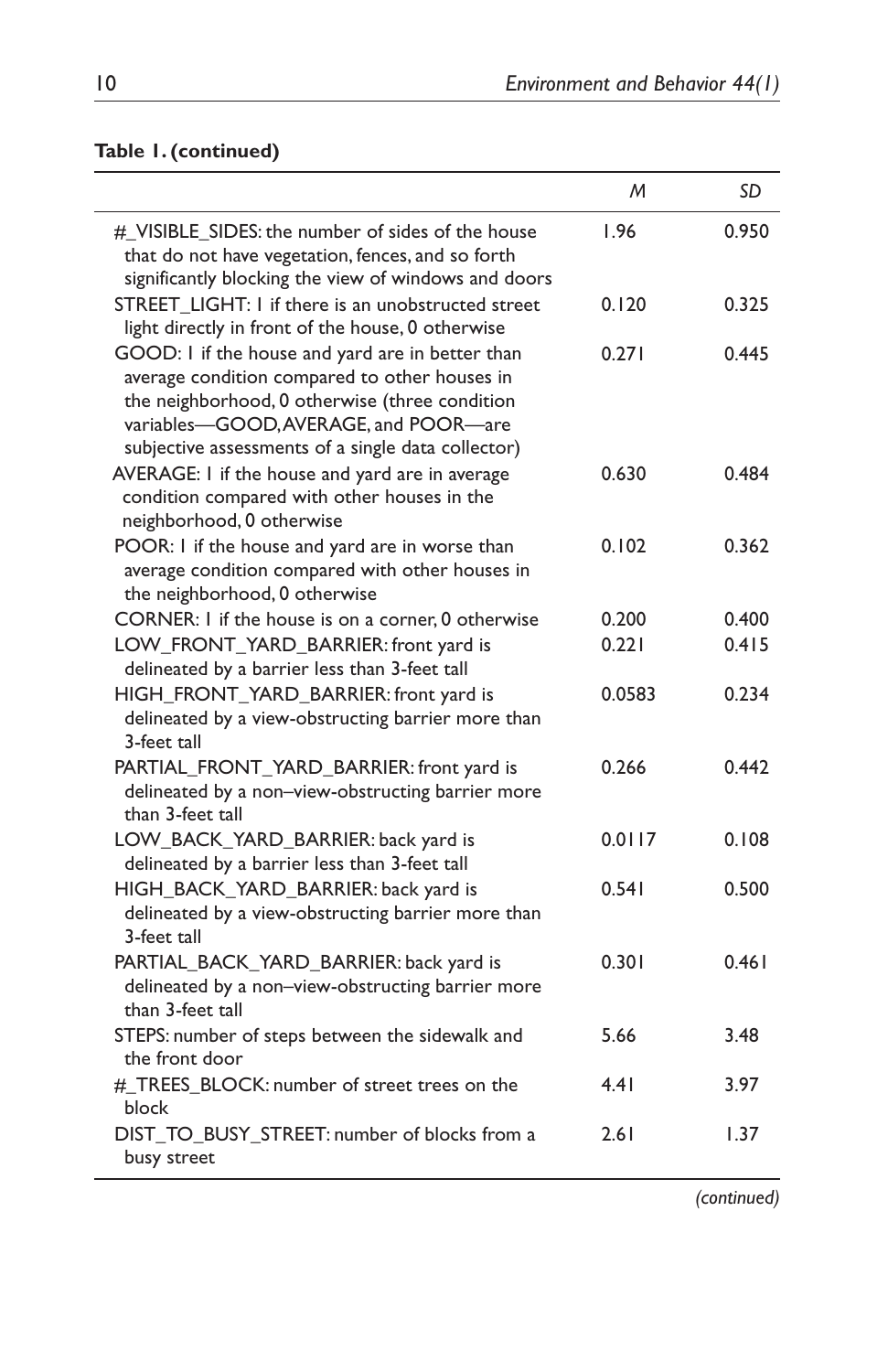#### **Table 1. (continued)**

|                                                                                           | M        | SD     |
|-------------------------------------------------------------------------------------------|----------|--------|
| CONV STORE: I if the house is within three blocks<br>of a convenience store, 0 otherwise  | 0.132    | 0.338  |
| BAR: I if the house is within three blocks of a bar,<br>0 otherwise                       | 0.221    | 0.415  |
| Data source: collected from aerial photographs                                            |          |        |
| #_TREES_ON_LOT: number of trees on the lot                                                | 0.828    | 1.30   |
| SIZE TREES ON LOT: crown area of trees on the<br>$lot$ (sq. ft.)                          | 680      | 1,220  |
| SIZE_TREES_ON_STREET: crown area of street<br>trees directly fronting the house (sq. ft.) | 208      | 530    |
| SIZE_TREES_ON_BLOCK: crown area of street<br>trees on the block (sq. ft.)                 | 1,010    | 1,580  |
| Data source: Portland Police Bureau                                                       |          |        |
| ALL_CRIME: number of reported crimes                                                      | 0.171    | 0.441  |
| MVT: I if a motor vehicle theft was reported at this<br>address, 0 otherwise              | 0.0223   | 0.148  |
| VAND: I if vandalism was reported at this address,<br>0 otherwise                         | 0.0341   | 0.182  |
| BURG: I if a burglary was reported at this address,<br>0 otherwise                        | 0.0309   | 0.173  |
| LARC: I if a larceny was reported at this address,<br>0 otherwise                         | 0.0697   | 0.255  |
| AS_AG: I if an aggravated assault was reported at this<br>address, 0 otherwise            | 0.00498  | 0.0704 |
| AS_SIMP: I if a simple assault was reported at this<br>address, 0 otherwise               | 0.00818  | 0.0901 |
| ROB: I if a robbery was reported at this address,<br>0 otherwise                          | 0.000711 | 0.0267 |
| CRIME 50; CRIME 100; CRIME 200: number of<br>crimes within a 50-, 100-, or 200-m buffer   |          |        |

industrial. We then calculated the number, and proportion, of different building types in 50-, 100-, and 200-m buffers around each house. These buffer variables were used in a first-stage regression to control for the endogeneity of BURGLAR\_ALARM, NBHD\_WATCH\_STICKER, and WINDOW\_BARS, and, therefore, the buffer variables do not appear in the final model.

Fences, walls, and bushes that delineate the boundary of a property may be real or psychological barriers to entry. However, they may also provide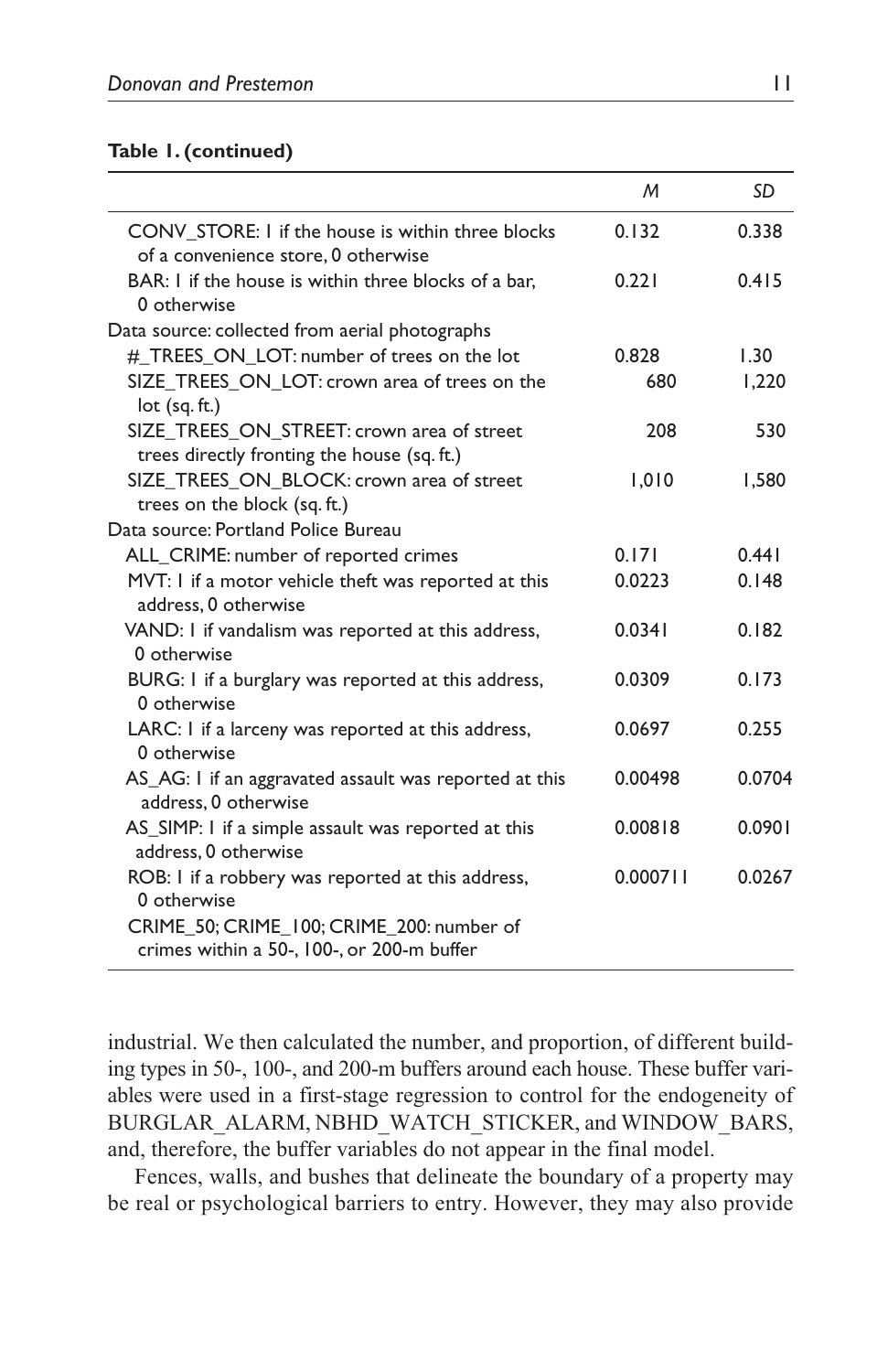cover for criminals. Therefore, we used three categories to describe barriers in the front and back of a house. First, if a barrier was less than 3-feet tall, we categorized it as low, because a criminal could easily step over it (e.g., a low rock wall). Second, if a barrier was solid and taller than 3 feet, we categorized it as high (e.g., a wooden fence with continuous wooden slats). Third, if a barrier was taller than 3 feet and not completely view obstructing, we categorized it as partial (e.g., a wrought iron fence).

Additional variables (Table 1) described property hardening (BURGLAR\_ ALARM and WINDOW\_BARS), surveillance (NBHD\_WATCH\_STICKER), visibility of a house (PORCH, # PORCHES ON BLOCK, HOUSE HIDDEN, FRONT DOOR VISIBLE, # VISIBLE SIDES, and STREET LIGHT), attributes of a house (HOUSE\_AGE, LOT\_SIZE, HOUSE\_SIZE, HOUSE\_VALUE, GARAGE, DRIVEWAY, GOOD, AVERAGE, POOR, CORNER, DOG, and STEPS), number of trees (#\_TREES\_FRONT, #\_ TREES\_ HOUSE, and #\_TREES\_BLOCK), and neighborhood characteristics (DIST\_TO\_BUSY\_STREET, CONV\_STORE, and BAR).

# *Empirical Model*

The dependent variable in all models was the number of crimes of a specified type that occurred at an address between January 1, 2005, and December 31, 2007. In the case of individual crime, models were specified as a binary process: in no cases were multiple crimes of the same type reported at the same address within the study period. Therefore, we estimated Probit models for the two most commonly occurring crimes: burglary and vandalism. For aggregates of crime, we estimated three Poisson models<sup>6</sup>: (a) the sum of all crimes reported on the property, (b) the sum of four property crimes reported for the property (burglary, motor vehicle theft, larceny, and vandalism), and (c) the sum of three violent crimes reported for the property (robbery, simple assault, and aggravated assault). For a more detailed discussion of the mechanics of estimating binary choice and count models, see Greene (2000) and Hilbe (2007).

The nature of our data meant we had to consider two statistical issues. First, because crime is a spatial process, the error terms of estimated models can exhibit spatial correlation, which can result in biased, inconsistent, or at least inefficient parameter estimates. However, a preliminary assessment of model residuals using semivariogram analysis found no evidence of spatial autocorrelation in any models.<sup>7</sup>

A second factor is endogeneity of potential regressors. In particular, although BURGLAR\_ALARM, NBHD\_WATCH\_STICKER, and WINDOW\_BARS may influence crime occurrence, these variables may also be influenced by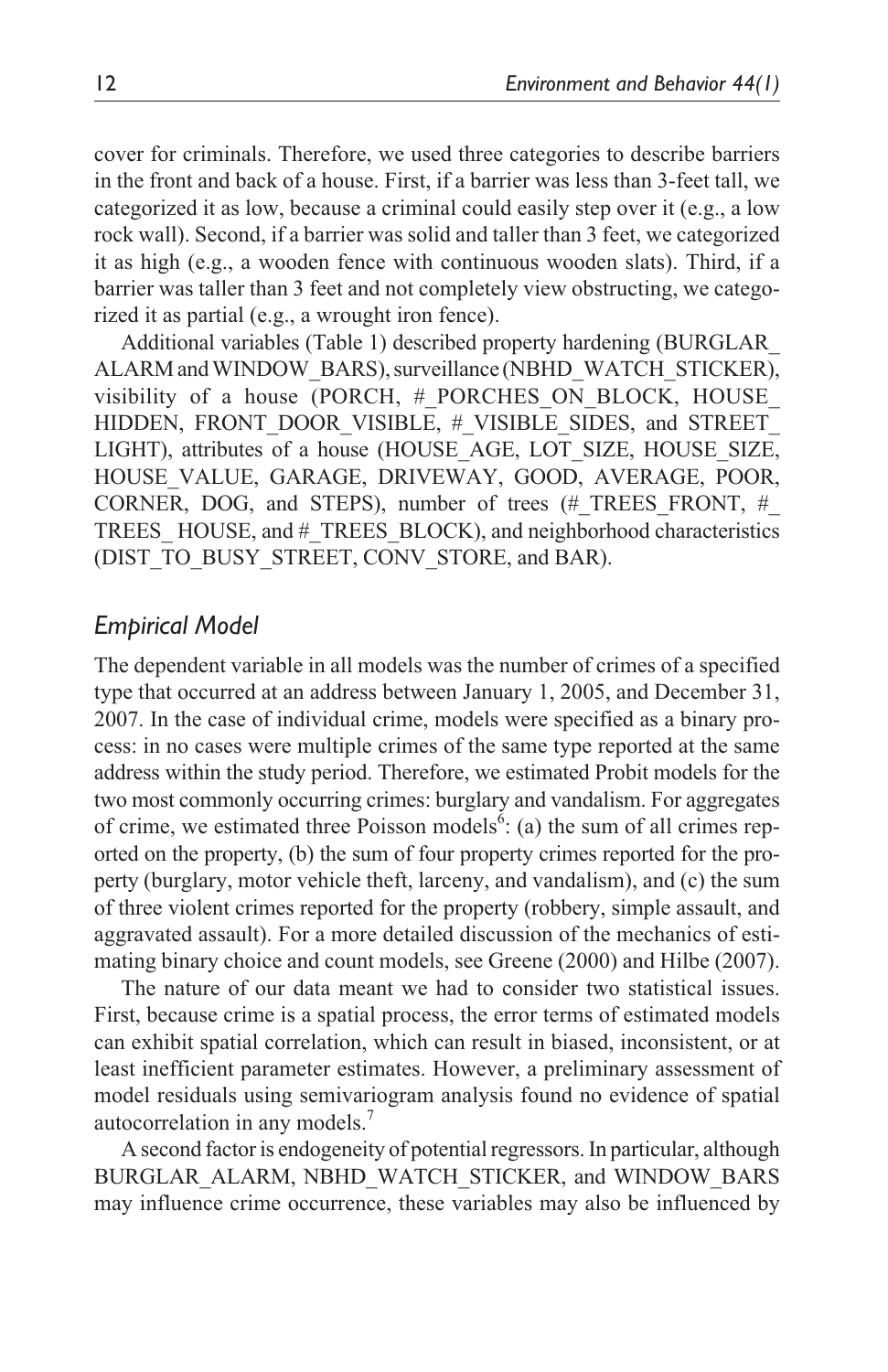crime, especially considering the temporal sampling window for our crime data (3 years), in which the implementation of a hardening measure may postdate the crime being modeled. To address this potential endogeneity, we used a control-function approach, an instrumental variables method that is suitable for use in nonlinear estimation. The control function method involves two stages of estimation. First, potentially endogenous variables (BURGLAR\_ ALARM, NBHD\_WATCH\_STICKER, and WINDOW\_BARS in our case) are each (separately) regressed against all independent variables plus instruments, which are chosen because they explain variation in the potentially endogenous variables but are not directly related to the dependent variable in the second stage of the regression (crime occurrence in our case). Residuals from the first stage are then included as additional regressors in the secondstage estimate of the binary or Poisson model of crime occurrence. Our instruments included counts of the type of structures at varying distances around a house and the value of the house.

# **Results**

Our sample consisted of 2,813 single-family homes. We limited our analysis to single-family homes because the relationship between trees and crime may be fundamentally different for multiple-family homes. The average house was 77 years old, 1,311 sq. ft., and located on a 5,161 sq. ft. lot. Between January 1, 2005, and December 31, 2007, 431 (394 property and 37 violent) reported crimes occurred in the sample. For the houses in the sample, 39% had at least one tree on their lot, and the mean canopy cover for these houses was 802 sq. ft. Most houses were fronted by at least one street tree (78%). Those with a street tree had an average 530 sq. ft. of canopy cover.

Table 2 contains regression results for the all-crime Poisson model. The covariance matrix was estimated using a White-Huber heteroscedasticity correction. Results show that crimes in 2002 to 2004 within 100 m are associated with a reduction in total crime, and those within 50 m had the greatest effect. This suggests that past crime occurrence may encourage residents to take crime-prevention measures (changes in behavior of the residents, additional surveillance activities, or other kinds of hardening) not observable by the analyst and, therefore, not fully captured by other variables in our models. The presence of a street light, proximity to a convenience store, and being in neighborhood 116 were also associated with decreased total crime. A street light may increase the chance that a criminal is observed, and houses close to a convenience store may have more passing foot traffic, which would also increase the probability of being observed (i.e., greater presence of an authority,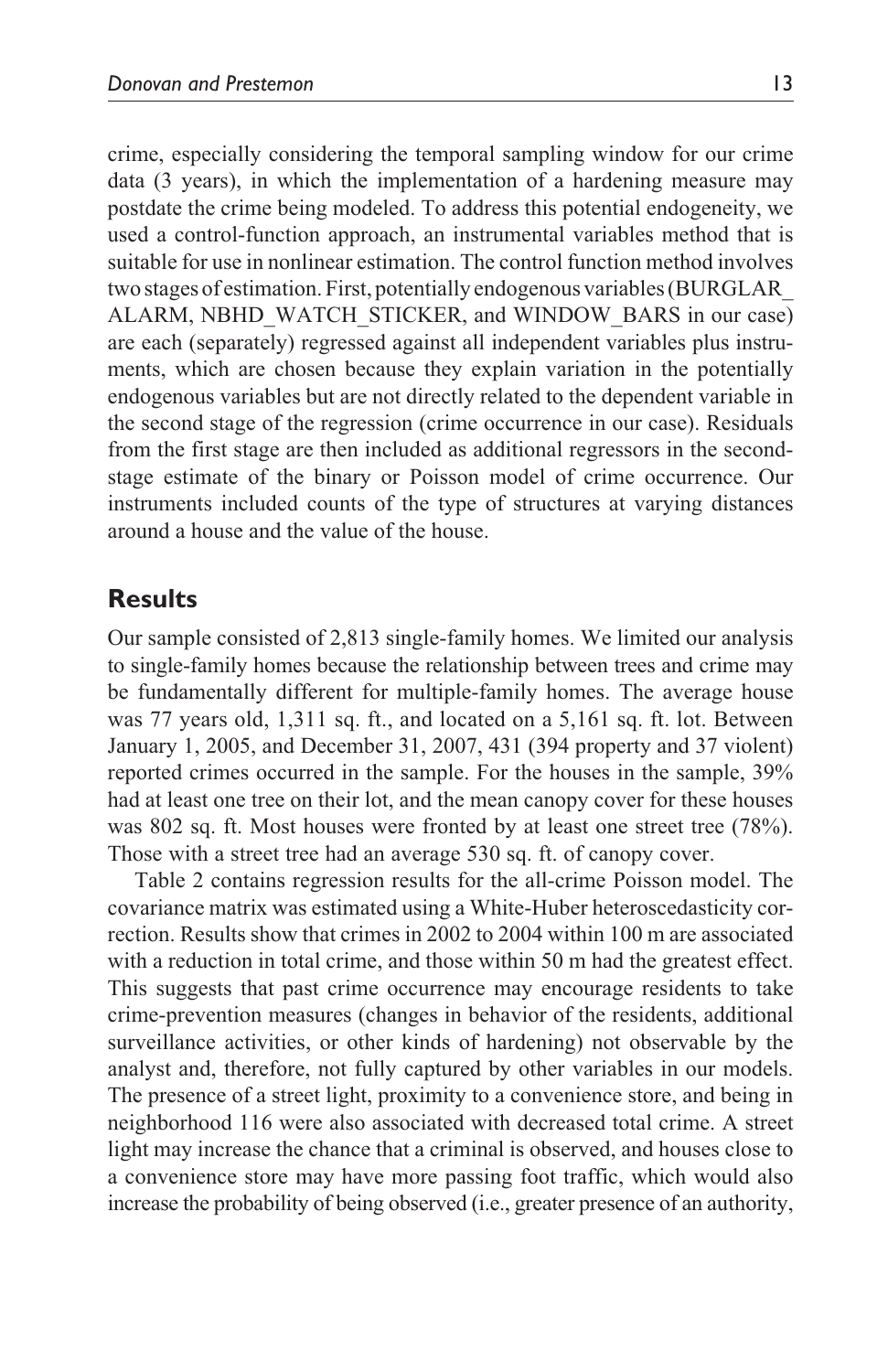| Variable                        | Coefficient | SE     | p-stat | Marginal effect*<br>(per 1,000 houses) |
|---------------------------------|-------------|--------|--------|----------------------------------------|
| <b>INTERCEPT</b>                | 0.3914      | 0.7550 | 0.6042 |                                        |
| SIZE_TREES_ON_<br><b>STREET</b> | $-0.0005$   | 0.0002 | 0.0046 | -6.97 (per 100 sq. ft.)                |
| # TREES ON LOT                  | 0.1800      | 0.0700 | 0.0102 | 30.65 (per tree)                       |
| SIZE_TREES_ON_<br>LOT           | $-0.0002$   | 0.0001 | 0.0409 | $-2.45$ (per 100 sq. ft.)              |
| SIZE_TREES_ON_<br><b>BLOCK</b>  | 0.0001      | 0.0001 | 0.3175 |                                        |
| #_TREES_BLOCK                   | 0.0592      | 0.0562 | 0.292  |                                        |
| CRIME_50                        | $-0.0611$   | 0.0344 | 0.076  | $-9.21$                                |
| <b>CRIME_100</b>                | $-0.0344$   | 0.0193 | 0.0748 | $-5.26$                                |
| <b>CRIME_200</b>                | $-0.0009$   | 0.0050 | 0.865  |                                        |
| <b>HOUSE_SIZE</b>               | $-0.0001$   | 0.0027 | 0.631  |                                        |
| <b>HOUSE_AGE</b>                | 0.0066      | 0.0001 | 0.0141 | 1.03                                   |
| HIGH_BACK_<br>YARD_BARRIER      | 0.9094      | 0.3112 | 0.0035 | 140.87                                 |
| HIGH_FRONT_<br>YARD_BARRIER     | $-0.1582$   | 0.2469 | 0.5219 |                                        |
| <b>CORNER</b>                   | 1.0456      | 0.3236 | 0.0012 | 232.53                                 |
| <b>DRIVEWAY</b>                 | 0.3557      | 0.2945 | 0.2272 |                                        |
| <b>GARAGE</b>                   | 0.0704      | 0.1183 | 0.5517 |                                        |
| LOW BACK<br>YARD_BARRIER        | $-0.4382$   | 0.5096 | 0.3899 |                                        |
| LOW_FRONT<br>YARD_BARRIER       | $-0.1430$   | 0.1295 | 0.2697 |                                        |
| GOOD                            | 0.4457      | 0.1653 | 0.007  | 77.3 I                                 |
| POOR                            | $-0.5442$   | 0.2706 | 0.0443 | $-68.95$                               |
| STREET_LIGHT                    | $-0.3891$   | 0.1938 | 0.0446 | $-52.47$                               |
| PARTIAL BACK<br>YARD_BARRIER    | 0.7898      | 0.3127 | 0.0115 | 147.30                                 |
| STORE                           | $-0.4780$   | 0.2195 | 0.0294 | $-62.86$                               |
| STEPS                           | $-0.0236$   | 0.0271 | 0.3837 |                                        |
| <b>HOUSE_HIDDEN</b>             | $-0.1511$   | 0.2126 | 0.4772 |                                        |
| NBHD_WATCH_<br><b>STICKER</b>   | $-4.9407$   | 2.5933 | 0.0568 | $-60.57$ (10% increase)                |
| NBHD_WATCH_<br>STICKER_RESIDS   | 5.1748      | 2.5959 | 0.0462 |                                        |
| <b>BURGLAR_ALARM</b>            | $-9.8187$   | 3.3563 | 0.0034 | -97.16 (10% increase)                  |

**Table 2.** All Crime Regression Model (Poisson Count Model)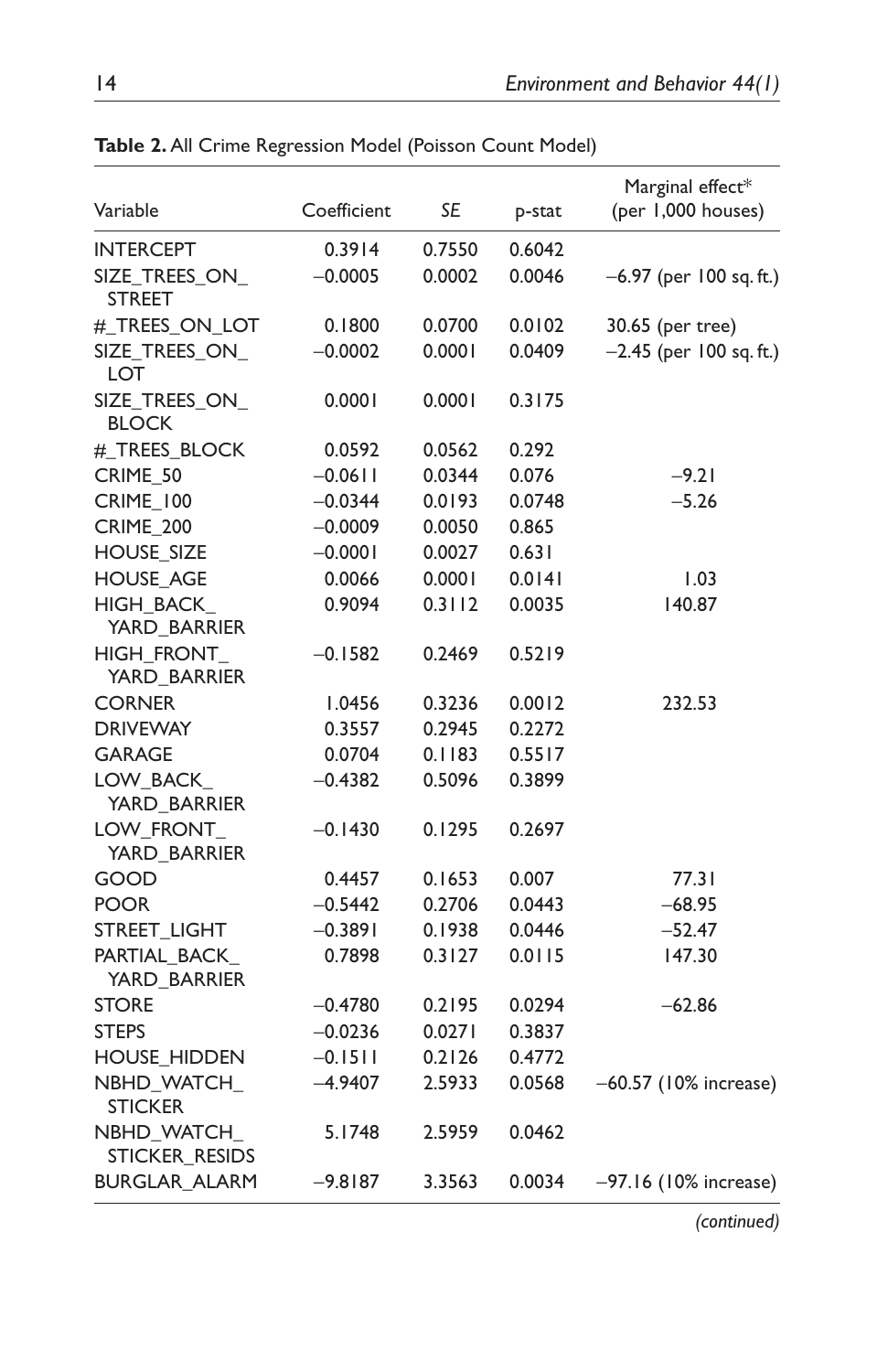| Variable                       | Coefficient | SE     | p-stat | Marginal effect*<br>(per 1,000 houses) |
|--------------------------------|-------------|--------|--------|----------------------------------------|
| BURGLAR ALARM<br><b>RESIDS</b> | 9.8799      | 3.3541 | 0.0032 |                                        |
| <b>WINDOW BARS</b>             | $-0.0029$   | 4.7539 | 0.9995 |                                        |
| WIND BARS<br><b>RESIDS</b>     | $-0.0026$   | 4.7841 | 0.9996 |                                        |
| NBHD104                        | $-0.1820$   | 0.1564 | 0.2446 |                                        |
| NBHD112                        | 3.4284      | 1.2264 | 0.0052 |                                        |
| NBHD115                        | 0.0262      | 0.5898 | 0.9646 |                                        |
| NBHD116                        | $-1.2333$   | 0.3500 | 0.0004 |                                        |
| NBHD117                        | $-0.7035$   | 1.0745 | 0.5126 |                                        |

#### **Table 2. (continued)**

\*Marginal effects are changes in the number of crimes in 3-year period and are calculated for statistically significant variables, with all independent variables set to their mean values. The marginal effect of BURGLAR\_ALARM and NBHD\_WATCH\_STICKER are calculated for 10% increases in mean value, and the marginal effects of neighborhood dummies are not included, because they would have little meaning.

in RA theory terminology). In contrast, older houses, houses on a corner, houses in better condition, and houses in neighborhood 112 were more likely to experience crime. The effect of HOUSE\_AGE may be due to a number of factors. Older homes may have poorer security measures, or HOUSE\_AGE may be a proxy for features that criminals find desirable. Perhaps, older homes tend to have more valuable contents, for example, and, therefore, are considered more lucrative targets. The positive effect of being on a corner may be because houses at the intersection of two streets have more passing traffic than houses in the middle of a block. The positive effect may be the net of a greater likelihood that a criminal is observed (negative effect) and the greater likelihood that the house is seen by multiple criminals and, therefore, targeted (a more than counterbalancing positive effect). Finally, houses in better condition may be perceived by criminals as richer targets.

Barriers, taller than 3 feet, in the back of a house were associated with increased crime occurrence, although the latter effect was somewhat smaller if the barrier was not view obstructing. The positive effect of barriers in the back of a house may be because these barriers provide cover to criminals, which also explains why non-view-obstructing<sup>8</sup> barriers have a lesser effect on crime occurrence.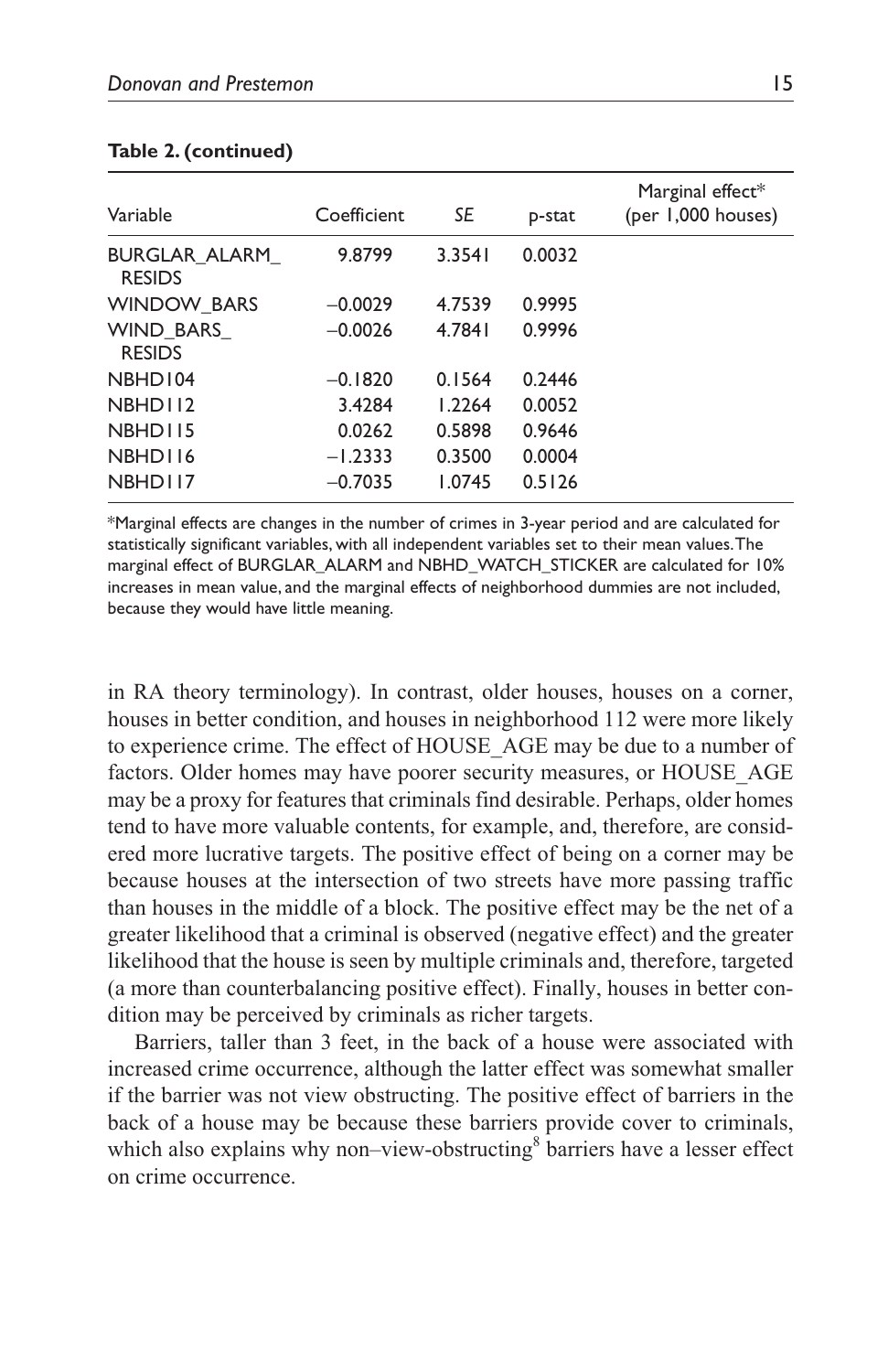Of the three potentially endogenous variables included in our models (NBHD\_WATCH\_STICKER, BURGLAR\_ALARM, and WIND), both the presence of a neighborhood watch sticker and the presence of an alarm were significant. In both cases, coefficients on these variables were negative and statistically different from zero, supporting some of the work reviewed by Rosenbaum (1986) and reported by van der Voordt (1987), which examined the success of neighborhood crime watch groups. Likewise, the residuals from the first-stage control function equations for these two measures are statistically significant and positively related to crime incidence, evidence that they captured existing endogeneity of the modeled variable.<sup>9</sup> Care should be taken interpreting these results, however. In particular, the negative coefficient on NBHD\_WATCH\_STICKER does not necessarily mean that neighborhood watch programs decrease crime. The negative effect found could be capturing (a) the deterrent effect of a neighborhood watch sticker or (b) other hardening or surveillance measures taken by homeowners that were not otherwise captured by variables included in our models. See Austin (1991) for further discussion of the reasons for and effects of participation in neighborhood watch programs.

Of the tree variables evaluated, the crown area of street trees fronting a house and the crown area of trees on a house's lot were associated with decreased crime occurrence (these two variables are uncorrelated: correlation coefficient is .016), whereas the number of trees on a lot was associated with increased crime occurrence. To interpret these results, consider the mechanisms by which trees could affect crime. The most obvious is that trees could increase crime occurrence by providing cover to criminals. However, the degree of cover provided by a tree depends on its size and location. In general, larger trees are less view obstructing than smaller trees, because it is primarily the crown of a tree that obstructs views, and larger trees have higher crowns. Similarly, the farther a tree is from a house, the less view obstructing it will be for the resident of the house. Indeed, Brown and Altman (1983) found that burglary was less likely if a house could be seen from neighboring houses. The mechanisms by which trees reduce crime are less intuitive. It may be that trees encourage people to spend more time in public spaces, which increases the probability that criminals are observed. It is also possible that trees provide a signal to potential criminals: a house is more secure, for example. Given these mechanisms, it is not surprising that street trees, which are farther from a house than lot trees, decrease rather than increase crime. In combination, the coefficients on # TREES\_ON\_LOT and SIZE\_TREES ON\_LOT indicate that smaller trees increase crime occurrence, but larger trees decrease it.<sup>10</sup> The break-even point is a crown area of 1,379 sq. ft. To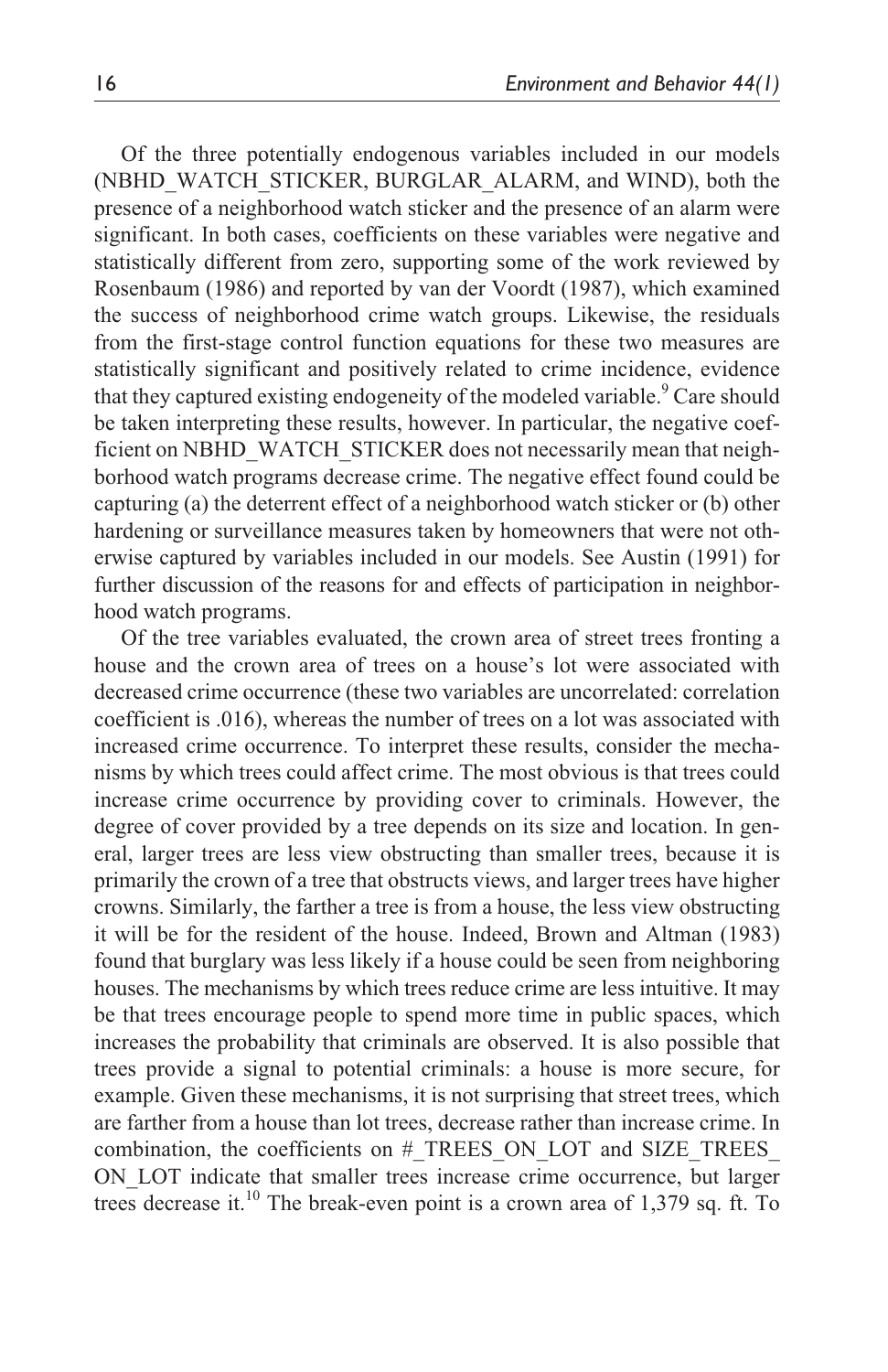understand the significance of this break-even point, we must first convert crown area to tree height, which we did not measure in the study. A good rule of thumb for deciduous trees (the majority of the trees in our sample) is that tree height equals crown diameter (Simpson & McPherson, 1996). Using this rule, a crown area of 1,379 sq. ft. corresponds to a tree height of 42 feet. It is only the crown of a tree that is significantly view obstructing, so we measured the height and crown height (the height at which the tree crown starts) of 100 random trees in the sample. We found that, on average, a tree's crown starts at 22% of its height. For a 42-feet tree, this corresponds to a height of 9.1 feet. We also measured the height of the top of first-floor windows for 100 random houses in the sample. On average, the height was 8.7 feet. This strongly suggests that the reason trees shorter than 42 feet increase crime is that they obstruct the view from first-floor windows. This finding has clear practical implications. Homeowners should prune existing trees to prevent them from obstructing views. In addition, they should select the species and locations of future trees with care.

The aggregate property-crime model was estimated as a Poisson model; the signs on the coefficients, and their significance, are the same as in the allcrime model (Table 3). The violent-crime model was also estimated as a Poisson process, but, in contrast to the all-crime model, only four variables were significant: (a) the crown area of trees on a lot, (b) the number of crimes within 200 m, (c) window bars, and (d) neighborhood 115 (Table 4).<sup>11</sup> The effect of crown area on a lot is consistent with the all-crime model. The effect of crimes within 200 m, however, is positive, which is not consistent with the all-crime model. This may be because violent crimes are fundamentally different from property crimes. For property crimes, it is rare that a perpetrator and a victim live in the same house. Few people steal their own cars or vandalize their own homes. In contrast, victims of violent crime may often live in the same house as the perpetrators. Consider domestic abuse, for example. This difference is also reflected in the way people respond to crimes in their immediate neighborhood. If your neighbor's house is burgled, for example, you might fit window locks or install an alarm. However, if your neighbor becomes a victim of domestic abuse, then you cannot respond in the same way.

The positive effect of window bars on violent crime was unexpected, and we can offer no explanation beyond speculating that window bars are a proxy for an omitted variable or simply that the result is a statistical anomaly.

The results of the burglary Probit model are generally consistent with the all-crime model, although some variables lost their significance: crown area on the lot, crimes within 50 m, corner house, condition variables (good and poor), street light, neighborhood watch sticker, and neighborhood 112 (Table 5).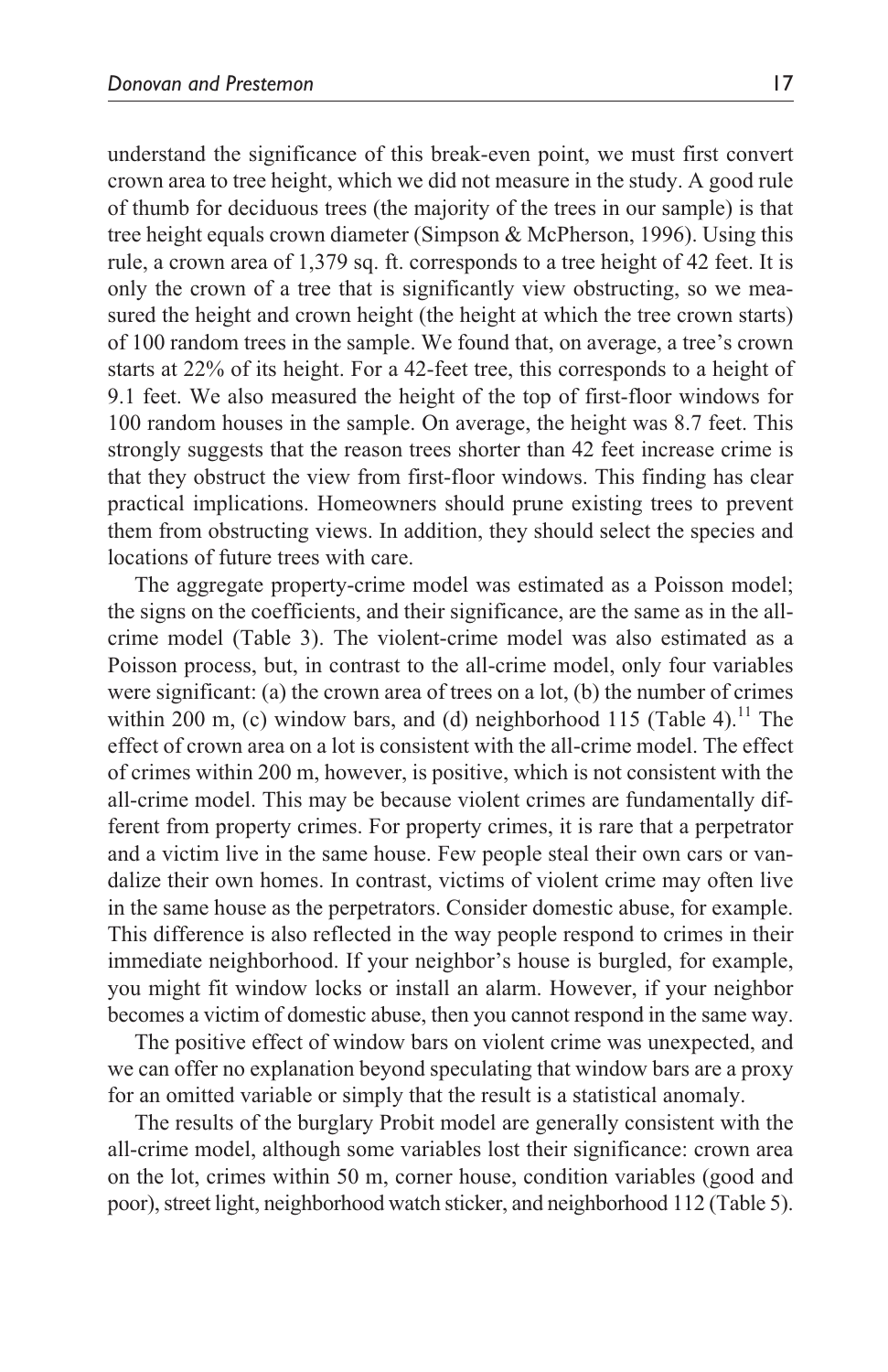| Variable                         | Coefficient | SE     | p-stat | Marginal effect<br>(per 1,000 houses) |
|----------------------------------|-------------|--------|--------|---------------------------------------|
| C                                | 0.4189      | 0.7733 | 0.5881 |                                       |
| SIZE_TREES_ON_<br>STREET         | $-0.0004$   | 0.0002 | 0.0061 | $-4.50$ (100 sq. ft.)                 |
| #_TREES_ON_LOT                   | 0.1733      | 0.0691 | 0.0122 | 20.35 (per tree)                      |
| SIZE_TREES_ON_<br>LOT            | $-0.0001$   | 0.0001 | 0.0543 | $-1.54*(FT100^2)$                     |
| SIZE TREES ON<br><b>BLOCK</b>    | 0.0001      | 0.0001 | 0.2590 |                                       |
| #_TREES_BLOCK                    | 0.0624      | 0.0545 | 0.2521 |                                       |
| CRIME_50                         | $-0.0704$   | 0.0338 | 0.0372 | $-7.30$                               |
| <b>CRIME_100</b>                 | $-0.0374$   | 0.0203 | 0.0651 | $-3.95$                               |
| <b>CRIME_200</b>                 | $-0.0036$   | 0.0049 | 0.4709 |                                       |
| <b>HOUSE AGE</b>                 | 0.0067      | 0.0026 | 0.0102 | 0.73                                  |
| <b>HOUSE SIZE</b>                | $-0.0001$   | 0.0001 | 0.5782 |                                       |
| HIGH BACK YARD<br><b>BARRIER</b> | 1.0249      | 0.2839 | 0.0003 | 110.41                                |
| HIGH_FRONT_<br>YARD_BARRIER      | $-0.1534$   | 0.2282 | 0.5013 |                                       |
| <b>CORNER</b>                    | 1.0941      | 0.3172 | 0.0006 | 171.65                                |
| <b>DRIVEWAY</b>                  | 0.3660      | 0.2876 | 0.2032 |                                       |
| <b>GARAGE</b>                    | 0.1060      | 0.1211 | 0.3814 |                                       |
| LOW_BACK_YARD_<br><b>BARRIER</b> | $-0.2362$   | 0.5410 | 0.6624 |                                       |
| LOW_FRONT_<br>YARD_BARRIER       | $-0.1274$   | 0.1323 | 0.3357 |                                       |
| GOOD                             | 0.4130      | 0.1514 | 0.0064 | 49.17                                 |
| <b>POOR</b>                      | -0.6894     | 0.2927 | 0.0185 | $-57.50$                              |
| STREET_LIGHT                     | $-0.3794$   | 0.1744 | 0.0295 | $-35.50$                              |
| PARTIAL_BACK<br>YARD BARRIER     | 0.9342      | 0.2923 | 0.0014 | 34.99                                 |
| <b>STORE</b>                     | $-0.5186$   | 0.2387 | 0.0298 | $-46.60$                              |
| <b>STEPS</b>                     | $-0.0343$   | 0.0258 | 0.1844 |                                       |
| <b>HOUSE_HIDDEN</b>              | $-0.1981$   | 0.2030 | 0.3290 |                                       |
| NBHD_WATCH_<br><b>STICKER</b>    | $-5.5267$   | 2.5641 | 0.0311 | -45.67 (10% increase)                 |
| NBHD WATCH<br>STICKER RESIDS     | 5.7869      | 2.5694 | 0.0243 |                                       |
| <b>BURGLAR ALARM</b>             | $-9.4467$   | 3.1232 | 0.0025 | $-65.75$ (10% increase)               |

**Table 3.** Property Crime Regression Results (Poisson Count Model)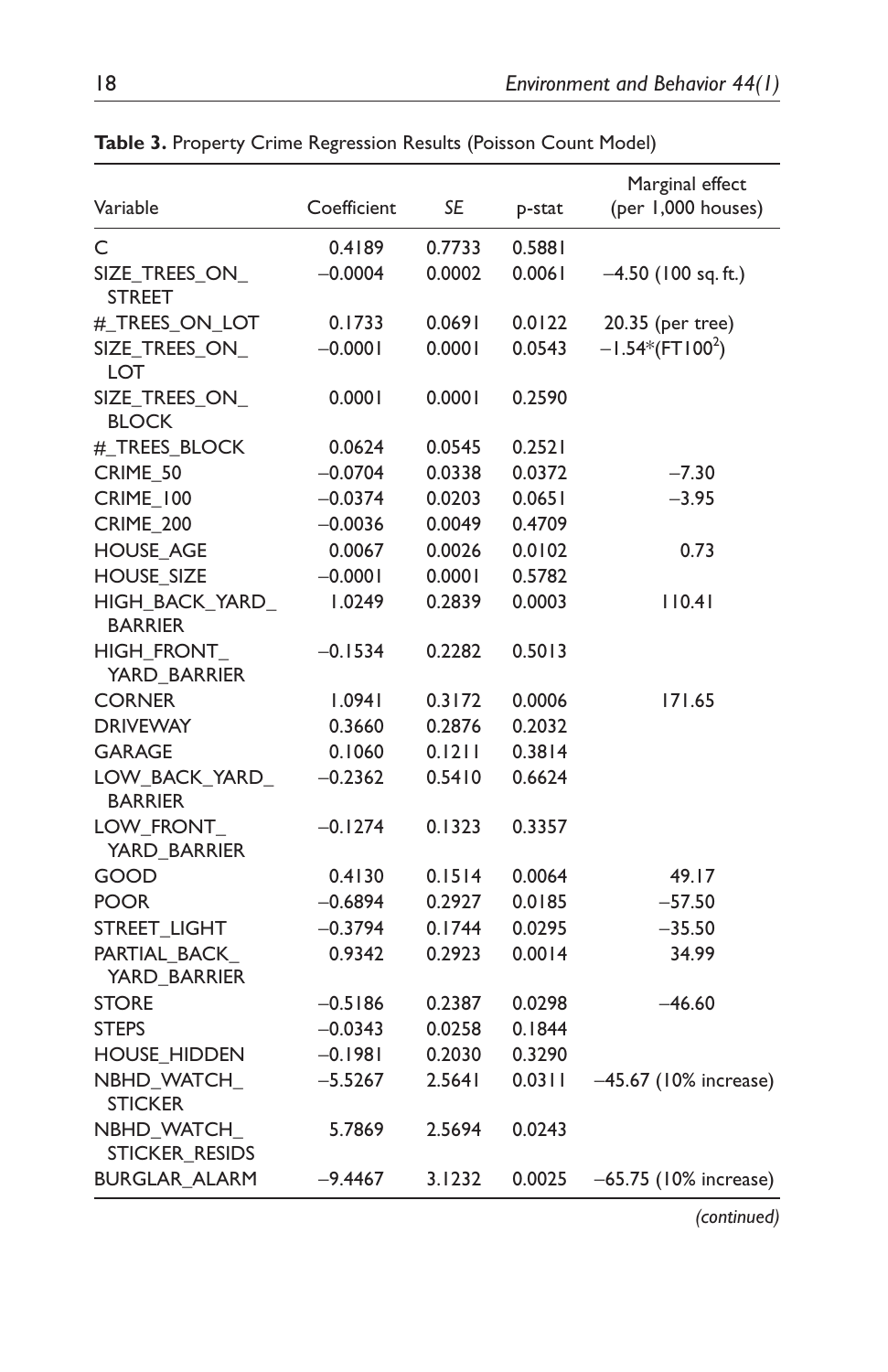| Variable                       | Coefficient | SE     | p-stat | Marginal effect<br>(per 1,000 houses) |
|--------------------------------|-------------|--------|--------|---------------------------------------|
| BURGLAR ALARM<br><b>RESIDS</b> | 9.4426      | 3.1265 | 0.0025 |                                       |
| <b>WINDOW BARS</b>             | $-2.3692$   | 4.4993 | 0.5985 |                                       |
| WIND BARS RESIDS               | 2.3918      | 4.5114 | 0.5960 |                                       |
| NBHD104                        | $-0.1327$   | 0.1562 | 0.3954 |                                       |
| NBHD112                        | 3.7873      | 1.2345 | 0.0022 |                                       |
| NBHD115                        | 0.3828      | 0.5734 | 0.5044 |                                       |
| NBHD116                        | $-1.1334$   | 0.3386 | 0.0008 |                                       |
| NBHD117                        | $-0.4451$   | 1.0114 | 0.6599 |                                       |

#### **Table 3. (continued)**

This loss of significance may be because these variables do not affect burglary, or it may be because burglaries comprised only one fifth (87) of the crimes in our sample, and less information implies larger standard errors. The lack of significance on the neighborhood watch sticker is consistent with DeFrances and Titus (1993), but the finding of a crime-reducing effect of an alarm is not.

The vandalism Probit model was also consistent with the all-crime model except for the loss of significance of some variables: trees on a lot, crimes within 100 m (CRIME 50 and CRIME 100), age, barriers in the back of a house (HIGH\_BACK\_YARD\_BARRIER and PARTIAL\_BACK\_YARD\_ BARRIER), good condition, proximity to a store, and alarm (Table 6). As with the burglary model, variables may have lost significance simply because of the limited number of nonzeroes (91) in the sample. However, there may also be specific reasons why some variables lost significance. For example, the insignificance of barriers in the back of a house may be because vandalism often does not require access to a house, so cover may be of less importance. Similarly, if access to a house is not required, then an alarm would provide little deterrent.

Table 7 compares the results of the five crime models. The only discrepancy among them is that although neighborhood 112 has higher rates of overall crime and property crime, it has a lower vandalism rate. The crown area of street trees fronting a house was associated with reduced crime in four of the five models as was the crown area of trees on a house's lot. In contrast, the number of trees on a house's lot was associated with increased crime in three models.

The marginal effects of the statistically significant variables in each crime model are documented in the last columns of Tables 2 through 6. These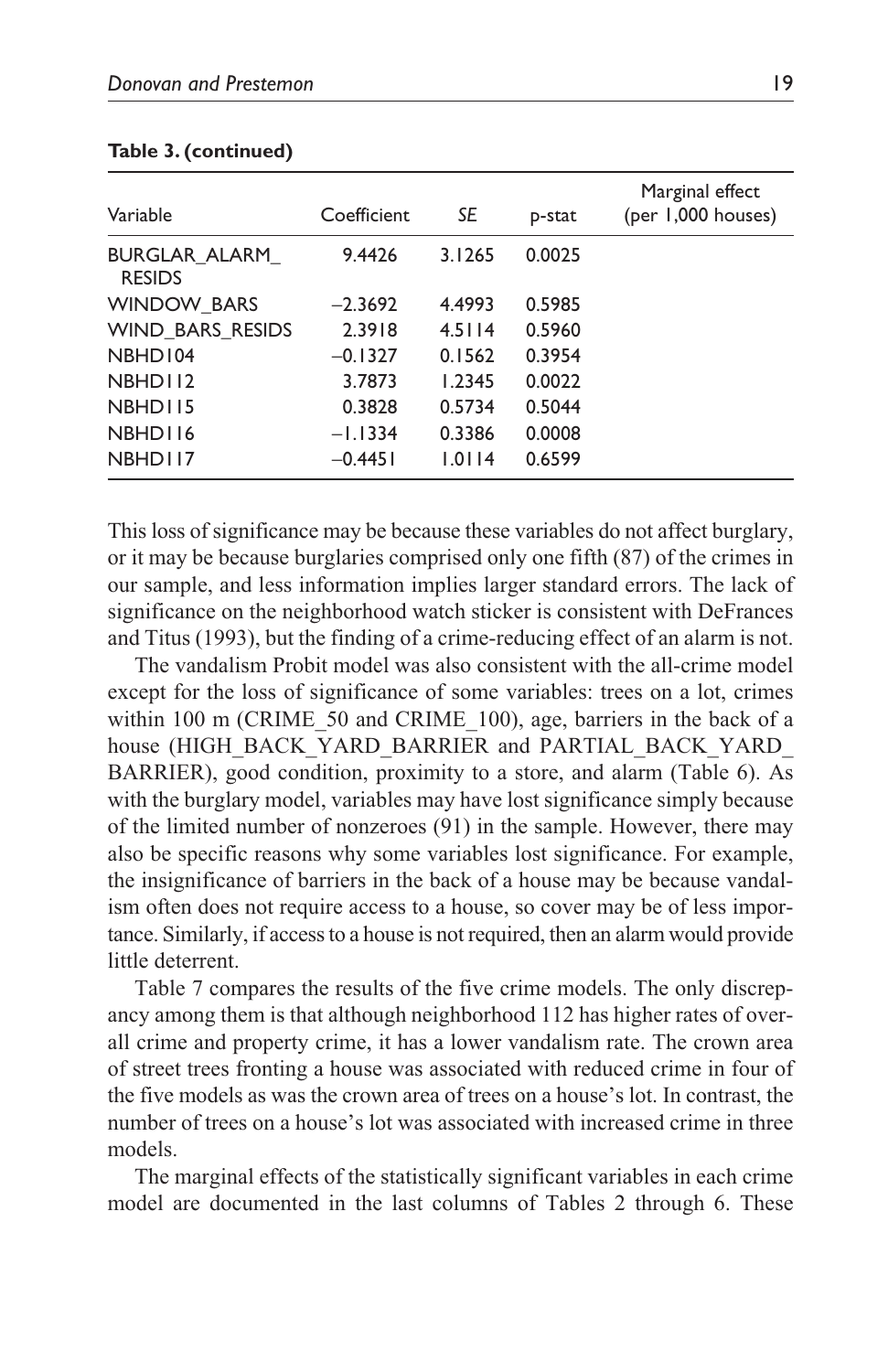| Variable                             | Coefficient | SE      | p-stat | Marginal effect<br>(per 1,000 houses) |
|--------------------------------------|-------------|---------|--------|---------------------------------------|
| C                                    | $-5.63$ I I | 3.6136  | 0.1192 |                                       |
| SIZE_TREES_ON_STREET                 | $-0.0021$   | 0.0015  | 0.1735 |                                       |
| #_TREES_ON_LOT                       | 0.3291      | 0.3324  | 0.3220 |                                       |
| SIZE_TREES_ON_LOT                    | $-0.0005$   | 0.0003  | 0.0938 | $-0.30$ (100 sq. ft.)                 |
| SIZE TREES ON BLOCK                  | $-0.0001$   | 0.0003  | 0.6948 |                                       |
| #_TREES_BLOCK                        | $-0.2335$   | 0.2476  | 0.3457 |                                       |
| CRIME 50                             | 0.1810      | 0.1467  | 0.2171 |                                       |
| CRIME_100                            | $-0.0500$   | 0.0705  | 0.4784 |                                       |
| CRIME_200                            | 0.0423      | 0.0195  | 0.0305 | 0.24                                  |
| <b>HOUSE_AGE</b>                     | 0.0090      | 0.0096  | 0.3489 |                                       |
| <b>HOUSE_SIZE</b>                    | 0.0001      | 0.0005  | 0.9005 |                                       |
| HIGH_BACK_YARD_<br><b>BARRIER</b>    | $-0.2552$   | I.I582  | 0.8256 |                                       |
| HIGH_FRONT_YARD_<br><b>BARRIER</b>   | $-0.3393$   | 0.8578  | 0.6924 |                                       |
| <b>CORNER</b>                        | 0.5691      | 1.2631  | 0.6523 |                                       |
| <b>DRIVEWAY</b>                      | 0.5031      | I.I38I  | 0.6584 |                                       |
| <b>GARAGE</b>                        | $-0.2780$   | 0.4306  | 0.5186 |                                       |
| LOW_FRONT_YARD_<br><b>BARRIER</b>    | $-0.2314$   | 0.5992  | 0.6993 |                                       |
| GOOD                                 | 0.3770      | 0.5670  | 0.5061 |                                       |
| <b>POOR</b>                          | $-0.3160$   | 0.9397  | 0.7366 |                                       |
| STREET_LIGHT                         | $-0.3028$   | 0.6600  | 0.6464 |                                       |
| PARTIAL BACK_YARD_<br><b>BARRIER</b> | $-0.9794$   | 1.2333  | 0.4271 |                                       |
| <b>STORE</b>                         | 0.8950      | I.I395  | 0.4322 |                                       |
| <b>STEPS</b>                         | 0.0789      | 0.0941  | 0.4019 |                                       |
| <b>HOUSE_HIDDEN</b>                  | 0.7150      | 0.8975  | 0.4257 |                                       |
| NBHD_WATCH_STICKER                   | 15.4523     | 12.8639 | 0.2297 |                                       |
| NBHD_WATCH_STICKER_<br><b>RESIDS</b> | $-15.4927$  | 12.8239 | 0.2270 |                                       |
| BURGLAR_ALARM                        | -14.7459    | 13.4687 | 0.2736 |                                       |
| BURGLAR_ALARM_RESIDS                 | 15.4589     | 13.4829 | 0.2516 |                                       |
| <b>WINDOW_BARS</b>                   | 21.5744     | 11.9882 | 0.0719 | 42.79 (10% increase)                  |
| <b>WIND_BARS_RESIDS</b>              | $-22.0706$  | 12.0271 | 0.0665 |                                       |
| NBHD104                              | $-0.1466$   | 0.5421  | 0.7868 |                                       |
| NBHD112                              | $-5.9157$   | 6.3715  | 0.3532 |                                       |
| NBHD115                              | $-5.7303$   | 2.8372  | 0.0434 |                                       |
| NBHD116                              | $-1.0984$   | 1.4453  | 0.4473 |                                       |

**Table 4.** Violent Crime Regression Model (Poisson Count Model)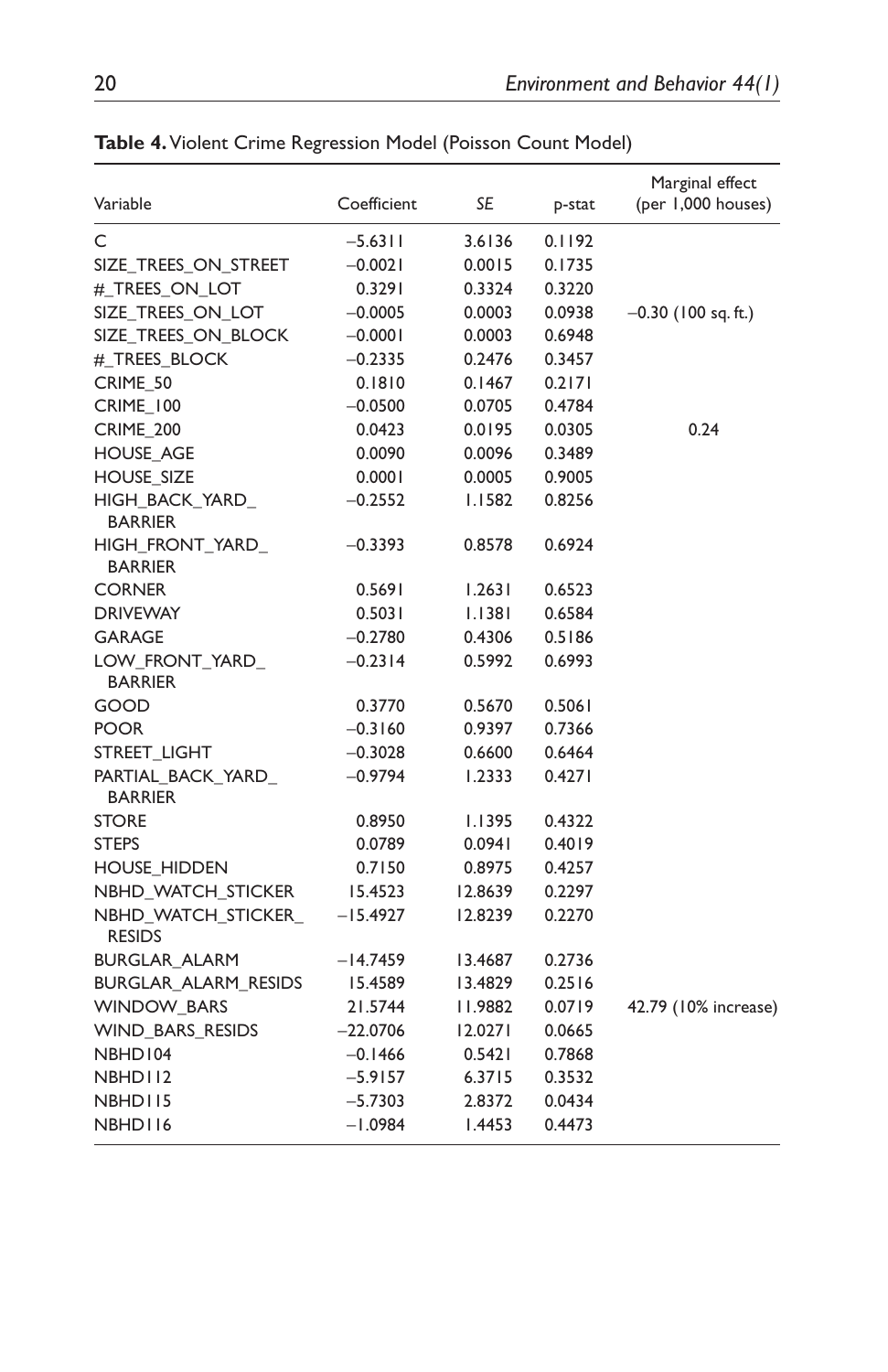| Coefficient | <b>SE</b> | p-stat | Marginal effect<br>(per 1,000 houses) |
|-------------|-----------|--------|---------------------------------------|
| $-0.4490$   | 0.7324    | 0.5398 |                                       |
| $-0.0003$   | 0.0001    | 0.0406 | $-1.54$ (100 sq. ft.)                 |
| 0.1346      | 0.0616    | 0.0288 | 8.80 (per tree)                       |
| 0.0000      | 0.0001    | 0.5964 |                                       |
| 0.0001      | 0.0000    | 0.2280 |                                       |
| 0.0053      | 0.0557    | 0.9235 |                                       |
| $-0.0540$   | 0.0361    | 0.1345 |                                       |
| $-0.0342$   | 0.0190    | 0.0719 | $-1.89$                               |
| $-0.0035$   | 0.0051    | 0.4902 |                                       |
| 0.0041      | 0.0024    | 0.0840 | 0.24                                  |
| 0.0001      | 0.0001    | 0.2861 |                                       |
| 0.4746      | 0.2566    | 0.0644 | 26.90                                 |
| $-0.0821$   | 0.2332    | 0.7249 |                                       |
| 0.3746      | 0.2843    | 0.1875 |                                       |
| 0.2118      | 0.2600    | 0.4154 |                                       |
| 0.1652      |           | 0.1453 |                                       |
| $-0.2578$   | 0.4497    | 0.5665 |                                       |
| 0.0699      | 0.1264    | 0.5804 |                                       |
| 0.2342      | 0.1535    | 0.1270 |                                       |
| $-0.4459$   | 0.2763    | 0.1066 |                                       |
| 0.0331      | 0.1538    | 0.8297 |                                       |
| 0.4595      | 0.2588    | 0.0759 | 32.09                                 |
| $-0.2344$   | 0.2273    | 0.3024 |                                       |
| $-0.0281$   | 0.0220    | 0.1999 |                                       |
| 0.0888      | 0.1759    | 0.6137 |                                       |
| -1.9904     | 2.7033    | 0.4616 |                                       |
| 2.1578      | 2.7090    | 0.4257 |                                       |
| $-6.6498$   | 2.9365    | 0.0235 | $-21.65$ (10% increase)               |
|             |           |        | 0.1134                                |

| Table 5. Burglary Regression Model (Binary Probit Model) |  |
|----------------------------------------------------------|--|
|----------------------------------------------------------|--|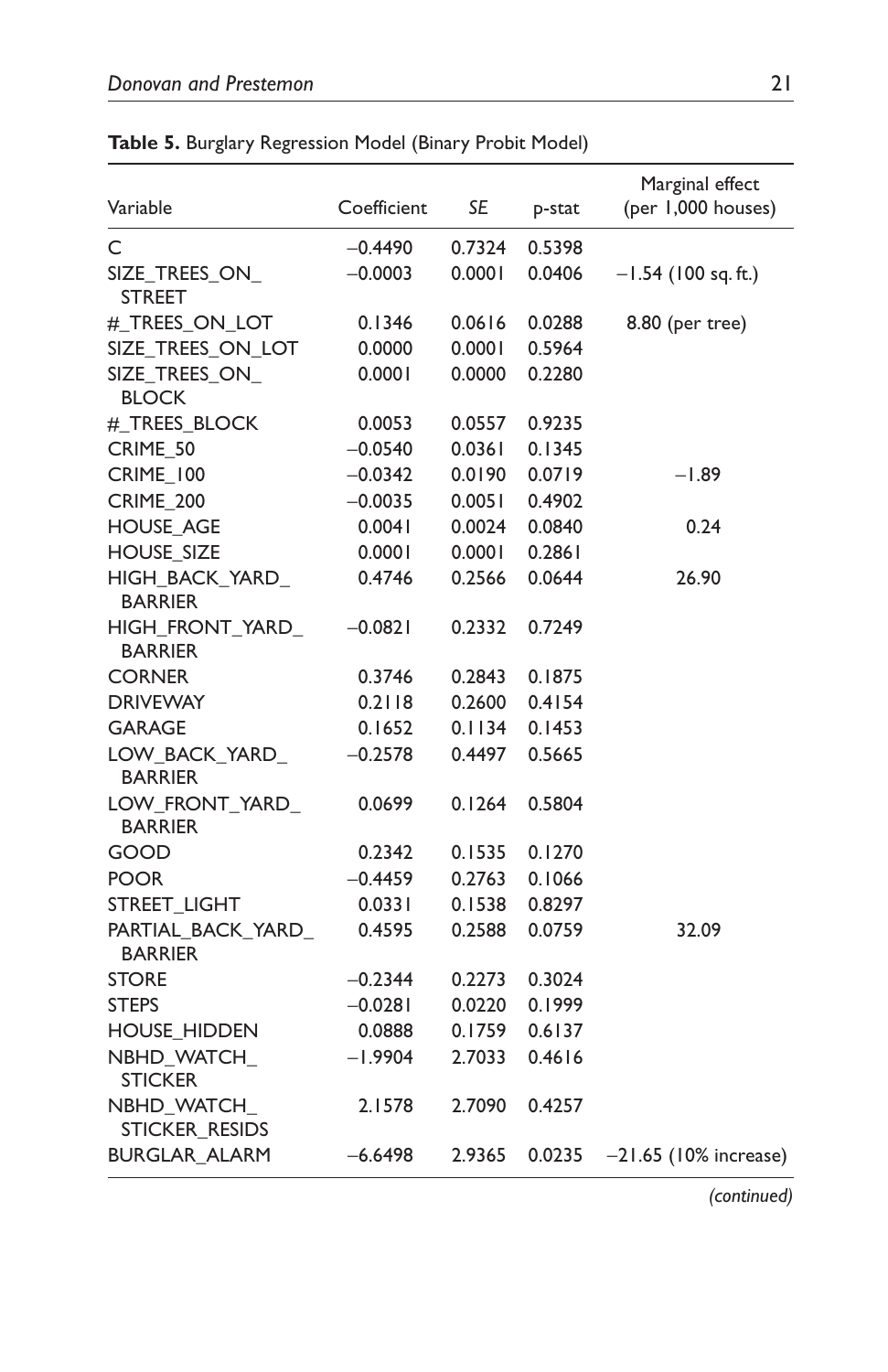| Variable                       | Coefficient | SE     | p-stat | Marginal effect<br>(per 1,000 houses) |
|--------------------------------|-------------|--------|--------|---------------------------------------|
| BURGLAR ALARM<br><b>RESIDS</b> | 6.5733      | 2.9246 | 0.0246 |                                       |
| <b>WINDOW BARS</b>             | 3.0339      | 3.5547 | 0.3934 |                                       |
| WIND BARS RESIDS               | $-3.2159$   | 3.5809 | 0.3691 |                                       |
| NBHD104                        | $-0.2229$   | 0.1560 | 0.1530 |                                       |
| NBHD112                        | 1.5145      | 1.2459 | 0.2242 |                                       |
| NBHD115                        | $-0.3884$   | 0.5635 | 0.4907 |                                       |
| NBHD116                        | $-0.6843$   | 0.3259 | 0.0358 |                                       |
| NBHD117                        | $-0.3310$   | 0.9011 | 0.7134 |                                       |

#### **Table 5. (continued)**

marginal effects broadly show that the statistically significant relationships are of economic significance, as well. For example, in the all-crime model, a 10% increase in the number of street lights would have caused (if we accept causality) a reduction of 52 crimes in our sample of houses, reducing the number of reported crimes in our sample by 12%.

The marginal values reported in Tables 2-6 are per 1,000 houses. Therefore, to estimate the effect of each tree variable on overall crime in our sample of 2,813 houses, we multiplied the marginal values by 2.813. We found that street trees fronting a house reduced overall crime occurrence by 44 (again, assuming causality). The crown area of trees on the lot reduced crime by 50, and the number of trees on a lot increased crime by 61. Therefore, the net effect of lot trees was an increase of 11 crimes, and the net effect of all trees was a reduction in crime by 33. These numbers should be interpreted with care, as some of the observed reduction in crime may be by crime displacement (Reppetto, 1976). However, displacement is likely to result in some absolute reduction in crime (Weisburd et al., 2006). If a criminal is displaced from his preferred target, then he may select a less desirable target—which may increase the chance of being apprehended—or he may simply choose not to commit a crime.

# **Discussion**

We estimated the effect of trees and other relevant variables on crime occurrence in Portland, Oregon. In general, our results were consistent with RA theory. For example, variables that decreased the probability of a criminal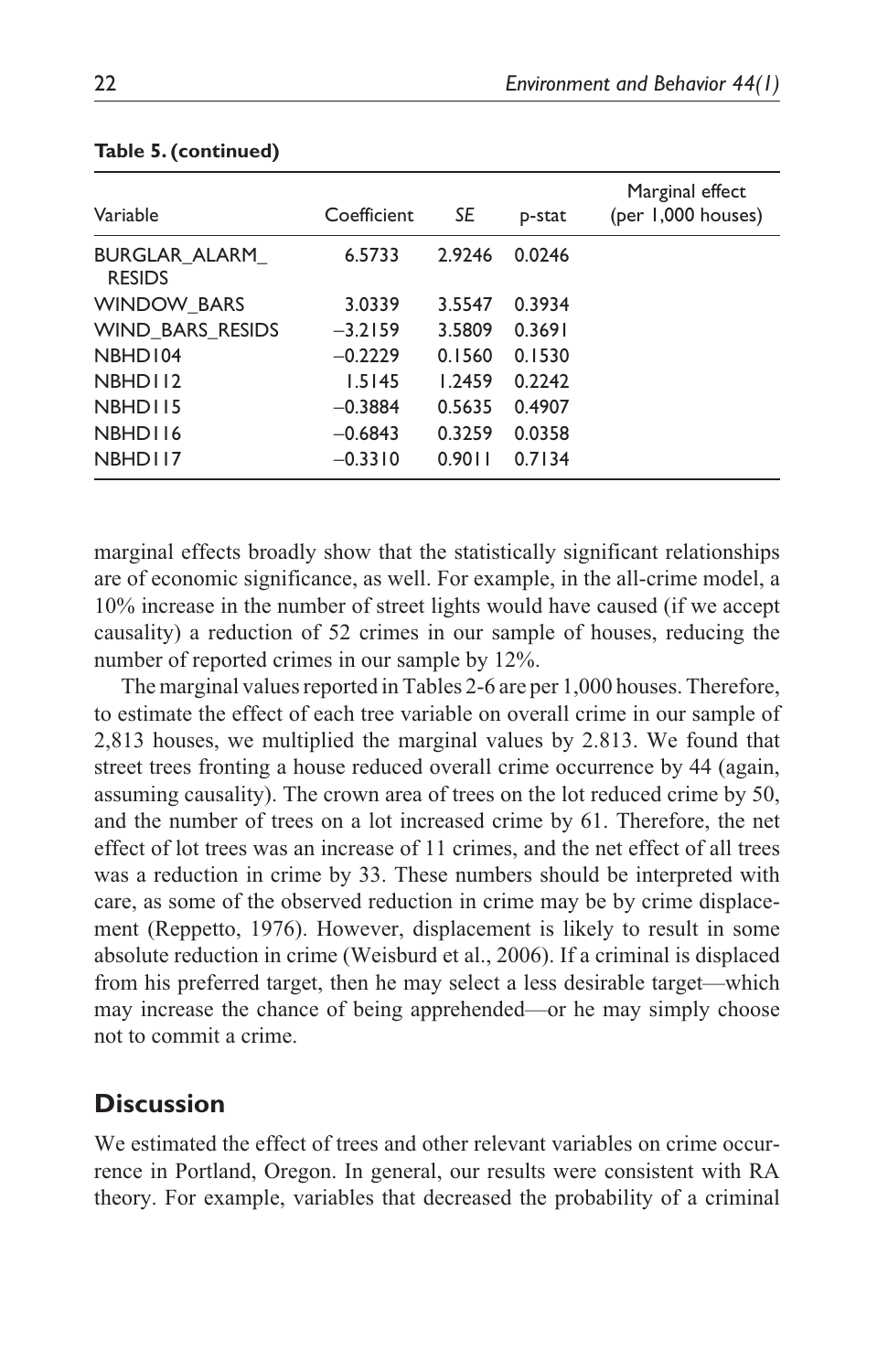| Variable                            | Coefficient | SE     | p-stat | Marginal effect<br>(per 1,000 houses) |
|-------------------------------------|-------------|--------|--------|---------------------------------------|
| C                                   | 0.1653      | 0.8446 | 0.8448 |                                       |
| SIZE TREES ON<br><b>STREET</b>      | $-0.0004$   | 0.0002 | 0.0439 | $-1.49$ (100 sq. ft.)                 |
| # TREES ON LOT                      | 0.1025      | 0.0784 | 0.1914 |                                       |
| SIZE_TREES_ON_LOT                   | $-0.0002$   | 0.0001 | 0.0091 | $-0.79$ (100 sq. ft.)                 |
| SIZE_TREES_ON_<br><b>BLOCK</b>      | 0.0001      | 0.0001 | 0.2844 |                                       |
| #_TREES_BLOCK                       | 0.0637      | 0.0484 | 0.1879 |                                       |
| CRIME 50                            | $-0.0435$   | 0.0307 | 0.1571 |                                       |
| <b>CRIME_100</b>                    | $-0.0301$   | 0.0211 | 0.1530 |                                       |
| <b>CRIME_200</b>                    | $-0.0011$   | 0.0049 | 0.8281 |                                       |
| <b>HOUSE AGE</b>                    | 0.0037      | 0.0026 | 0.1544 |                                       |
| <b>HOUSE_SIZE</b>                   | $-0.0001$   | 0.0001 | 0.6419 |                                       |
| HIGH_BACK_YARD_<br><b>BARRIER</b>   | 0.6318      | 0.3283 | 0.0543 | 24.84                                 |
| HIGH_FRONT_YARD_<br><b>BARRIER</b>  | $-0.2562$   | 0.2560 | 0.3169 |                                       |
| <b>CORNER</b>                       | 1.0583      | 0.3867 | 0.0062 | 86.41                                 |
| <b>DRIVEWAY</b>                     | 0.2324      | 0.3397 | 0.4940 |                                       |
| <b>GARAGE</b>                       | $-0.0204$   | 0.1253 | 0.8706 |                                       |
| LOW_BACK_YARD_<br><b>BARRIER</b>    | 0.0383      | 0.4647 | 0.9344 |                                       |
| LOW_FRONT_YARD_<br><b>BARRIER</b>   | $-0.0439$   | 0.1330 | 0.7415 |                                       |
| GOOD                                | 0.1525      | 0.1674 | 0.3623 |                                       |
| <b>POOR</b>                         | $-0.8077$   | 0.3389 | 0.0172 | -17.14                                |
| STREET_LIGHT                        | $-0.3848$   | 0.1850 | 0.0375 | $-11.17$                              |
| PARTIAL_BACK_<br>YARD_BARRIER       | 0.6547      | 0.3222 | 0.0421 | 35.48                                 |
| <b>STORE</b>                        | $-0.3528$   | 0.2170 | 0.1040 |                                       |
| <b>STEPS</b>                        | $-0.04$ I I | 0.0286 | 0.1509 |                                       |
| <b>HOUSE HIDDEN</b>                 | $-0.1538$   | 0.2421 | 0.5253 |                                       |
| NBHD_WATCH_<br><b>STICKER</b>       | -4.9491     | 2.2179 | 0.0257 | $-11.56$ (10% increase)               |
| NBHD WATCH<br><b>STICKER RESIDS</b> | 4.7949      | 2.2243 | 0.0311 |                                       |
| BURGLAR_ALARM                       | $-5.8298$   | 3.9620 | 0.1412 |                                       |

**Table 6.** Vandalism Regression Model (Binary Probit Model)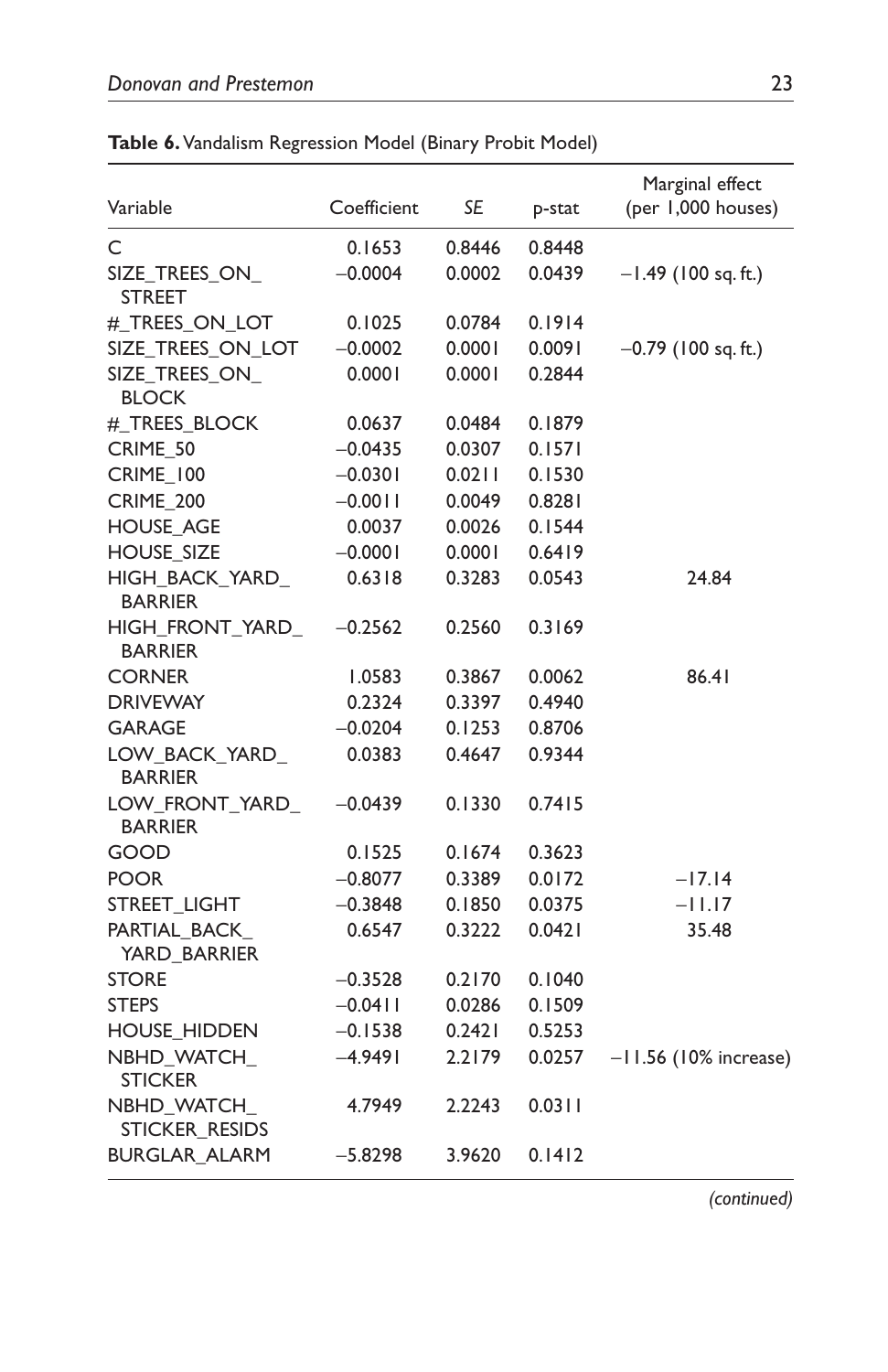| Variable                       | Coefficient | SE     | p-stat | Marginal effect<br>(per 1,000 houses) |
|--------------------------------|-------------|--------|--------|---------------------------------------|
| BURGLAR ALARM<br><b>RESIDS</b> | 6.0458      | 3.9636 | 0.1272 |                                       |
| <b>WINDOW BARS</b>             | $-6.1244$   | 5.5023 | 0.2657 |                                       |
| WIND BARS RESIDS               | 6.0297      | 5.5267 | 0.2753 |                                       |
| NBHD104                        | $-0.1484$   | 0.1428 | 0.2986 |                                       |
| NBHD112                        | $-6.0635$   | 1.1625 | 0.0000 |                                       |
| NBHD115                        | 0.5628      | 0.5656 | 0.3197 |                                       |
| NBHD116                        | $-1.0263$   | 0.3365 | 0.0023 |                                       |
| NBHD117                        | $-9.7237$   | 0.9340 | 0.0000 |                                       |

#### **Table 6. (continued)**

being observed (HIGH\_BACK\_YARD\_BARRIER and #\_TREES\_ON\_LOT) or increased the probability that a criminal would encounter a house (CORNER) increased crime occurrence. In contrast, variables that increased the probability of a criminal being observed (STREET LIGHT, NBHD WATCH STICKER, STORE, and BURGLAR\_ALARM) decreased crime occurrence. The effect of trees was mixed. Lot trees small enough to block the view from a first-floor window increased crime occurrence, which is consistent with RA theory. However, larger lot trees and street trees decreased crime occurrence. This result can be explained by RA theory (trees make public spaces more desirable, which increases the probability of a criminal being observed), but it is also consistent with the principles underlying the broken windows theory: attributes of a neighborhood may provide information to criminals about the effectiveness of authority. Specifically, trees may indicate that a neighborhood is more cared for and, therefore, a potential criminal is more likely to be observed by an authority. Finally, we reiterate that just because a variable was not significant in our analysis does not mean that it does not affect crime occurrence. Small sample sizes might have limited our abilities to make inferences (Type II error rates are inflated relative to larger samples).

Our finding that trees can be associated with increased crime may seem to be inconsistent with the work of Kuo and Sullivan (2001), which only found a negative relationship between trees and crime. However, we do not believe that this is the case. The trees in the study by Kuo and Sullivan were on common property surrounding apartment buildings. Therefore, although the parallel is not exact, we would consider these street trees, and, when significant, we always found that street trees were associated with reduced crime. We contend that our study, which had a different design and was conducted in a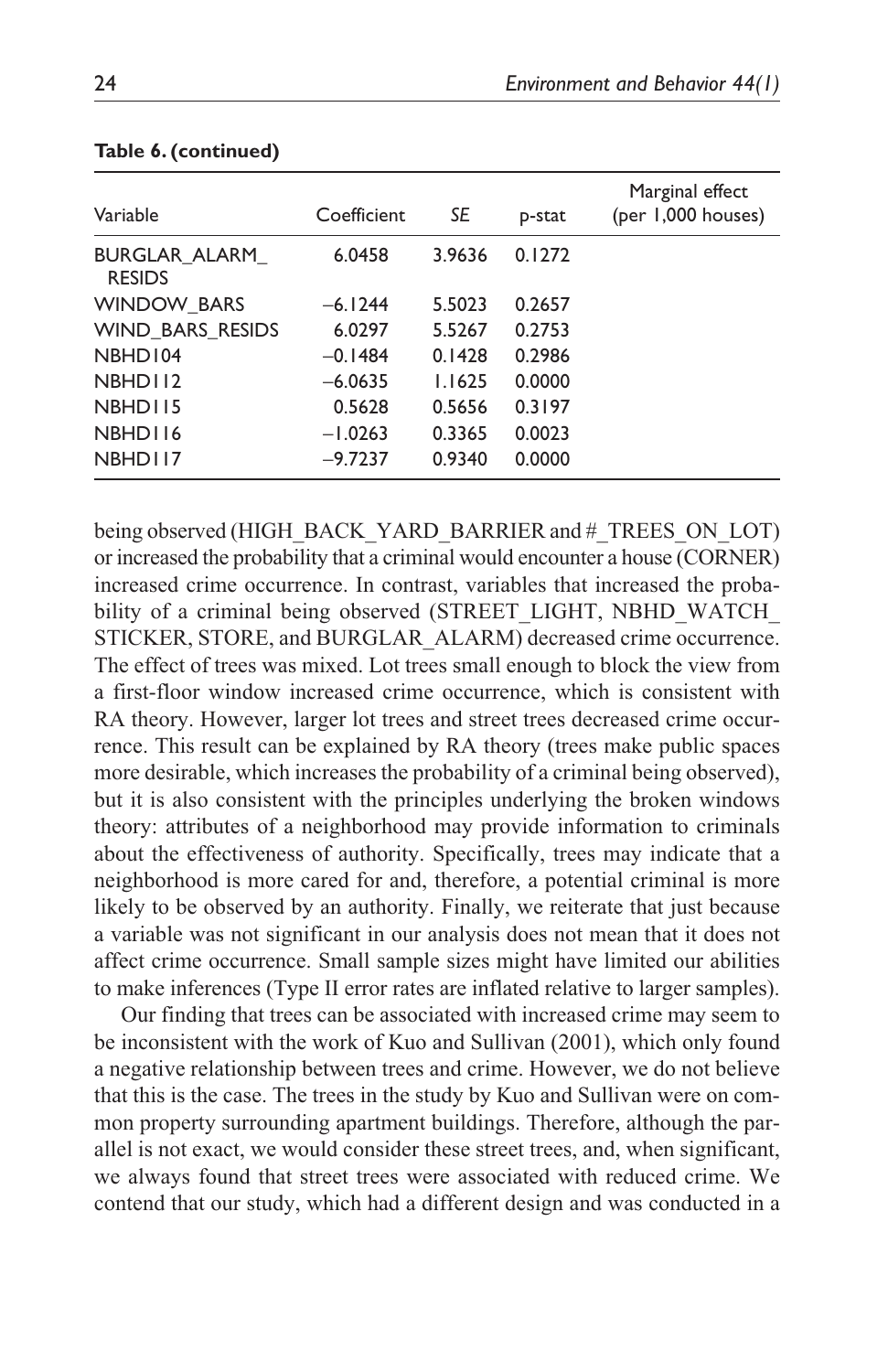| Variable                             |        |               | All crime Property Vandalism Burglary Violent |        |       |
|--------------------------------------|--------|---------------|-----------------------------------------------|--------|-------|
| SIZE_TREES_ON_STREET                 | _***   | $\perp$ **    | _**                                           | _**    |       |
| #_TREES_ON_LOT                       | $+$ ** | $+$ **        |                                               | $+$ ** |       |
| SIZE TREES ON LOT                    | _∗∗    | $\rightarrow$ | $*$                                           |        | _*    |
| SIZE_TREES_ON_BLOCK                  |        |               |                                               |        |       |
| #_TREES_BLOCK                        |        |               |                                               |        |       |
| CRIME 50                             | —*     | —**           |                                               |        |       |
| <b>CRIME_100</b>                     | —*     | _*            |                                               | —*     |       |
| CRIME 200                            |        |               |                                               |        | $+^*$ |
| <b>HOUSE AGE</b>                     | $+$ ** | ⊥**           |                                               | $+^*$  |       |
| <b>HOUSE_SIZE</b>                    |        |               |                                               |        |       |
| HIGH_BACK_YARD_BARRIER               | $+$ ** | $+$ **        | $+^*$                                         | $+^*$  |       |
| HIGH_FRONT_YARD_BARRIER              |        |               |                                               |        |       |
| CORNER                               | $+$ ** | $+$ **        | $+$ **                                        |        |       |
| <b>DRIVEWAY</b>                      |        |               |                                               |        |       |
| GARAGE                               |        |               |                                               |        |       |
| LOW_BACK_YARD_BARRIER                |        |               |                                               |        | N/A   |
| LOW_FRONT_YARD_BARRIER               |        |               |                                               |        |       |
| GOOD                                 | $+$ ** | $+$ **        |                                               |        |       |
| <b>POOR</b>                          | _**    | —**           | _**                                           |        |       |
| STREET_LIGHT                         | —**    | —**           | —**                                           |        |       |
| PARTIAL_BACK_YARD_<br><b>BARRIER</b> | $+$ ** | $+$ **        | $+$ **                                        | $+^*$  |       |
| <b>STORE</b>                         | _**    | _**           |                                               |        |       |
| <b>STEPS</b>                         |        |               |                                               |        |       |
| <b>HOUSE HIDDEN</b>                  |        |               |                                               |        |       |
| NBHD WATCH STICKER                   | —*     | —**           | _**                                           |        |       |
| NBHD_WATCH_STICKER_<br><b>RESIDS</b> | $+$ ** | $+^{**}$      | $+$ **                                        |        |       |
| <b>BURGLAR ALARM</b>                 | –***   | –∗∗∗          |                                               | —**    |       |
| <b>BURGLAR ALARM RESIDS</b>          | $+$ ** | $+$ **        |                                               | $+$ ** |       |
| <b>WINDOW_BARS</b>                   |        |               |                                               |        | $+^*$ |
| WIND_BARS_RESIDS                     |        |               |                                               |        | _*    |
| NBHD104                              |        |               |                                               |        |       |
| NBHD112                              | $+$ ** | $+$ **        | $\rightarrow$                                 |        |       |
| NBHD115                              |        |               |                                               |        | _**   |
| NBHD116                              | –***   | —***          | –***                                          | —**    |       |
| NBHD117                              |        |               | $\rightarrow$                                 |        | N/A   |

**Table 7.** Summary of Crime Regression Models

\*\*\*Significance at the 99% level. \*\*Significance at the 95% level. \*Significance at the 90% level.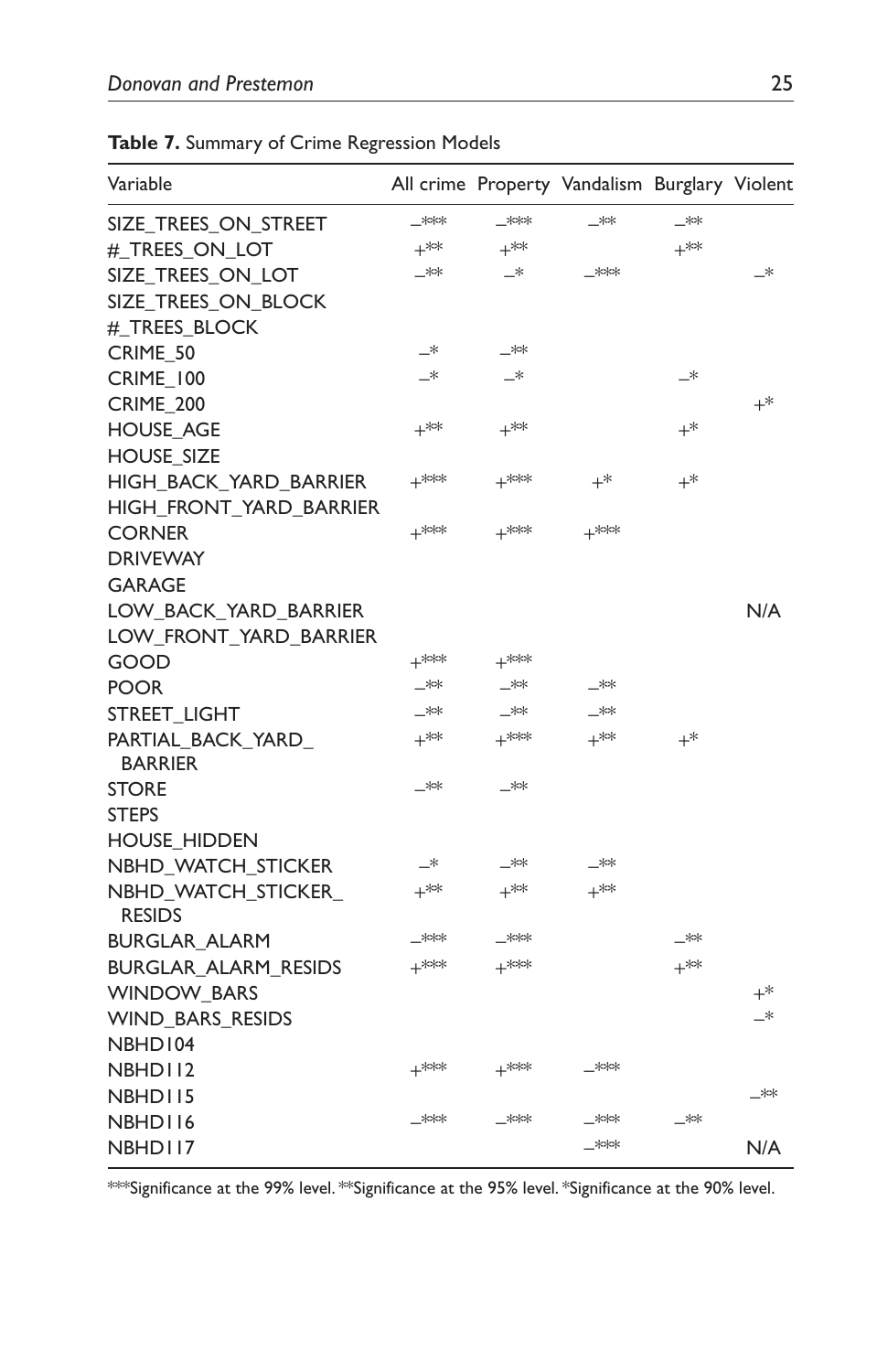different area, bolsters the findings of Kuo and Sullivan. However, we were also able to identify circumstances in which trees may increase crime, which suggests that vegetation-induced fear of crime (Nasar & Fisher, 1993), for example, may sometimes be well founded.

As with any observational study, our regression results demonstrate correlation and not causation. However, for three reasons, we believe that our results strongly suggest causation. First, our choice of tree variables was guided by established theories of crime motivation. Second, we controlled for a wide range of other variables that may affect crime occurrence (our choice of covariates was guided by the crime literature and by consultations with local crime-prevention officers). Third, our results are consistent with Kuo and Sullivan (2001), who studied the effect of trees on crime occurrence in a very different residential environment using different statistical tools. However, it remains possible that our findings resulted from unmeasured third factors correlated with crime as well as the tree variables.

The effects of trees on crime we identified were relatively modest. However, trees have multiple benefits other than potential crime reduction (energy conservation, storm-water reduction, etc.), and the results of this study should be interpreted in this light. It is unlikely that anyone would choose to plant a tree solely for its crime-reduction benefits. However, in combination with the other benefits of trees, crime reduction may provide a spur to tree planting. In addition, our study provides guidance on how to minimize the crimeincreasing effects of trees. Finally, our results provide some more general insights into crime reduction and criminal psychology. Specifically, some crime-prevention measures may not appear to have a direct link to crime occurrence, but, nonetheless, they may effectively reduce crime by giving signals to potential criminals.

### **Declaration of Conflicting Interests**

The authors declared that they had no conflicts of interests with respect to their authorship or the publication of this article.

### **Funding**

The authors received no financial support for the research and/or authorship of this article.

### **Notes**

1. After the study was completed, the city reduced the number of police precincts to three.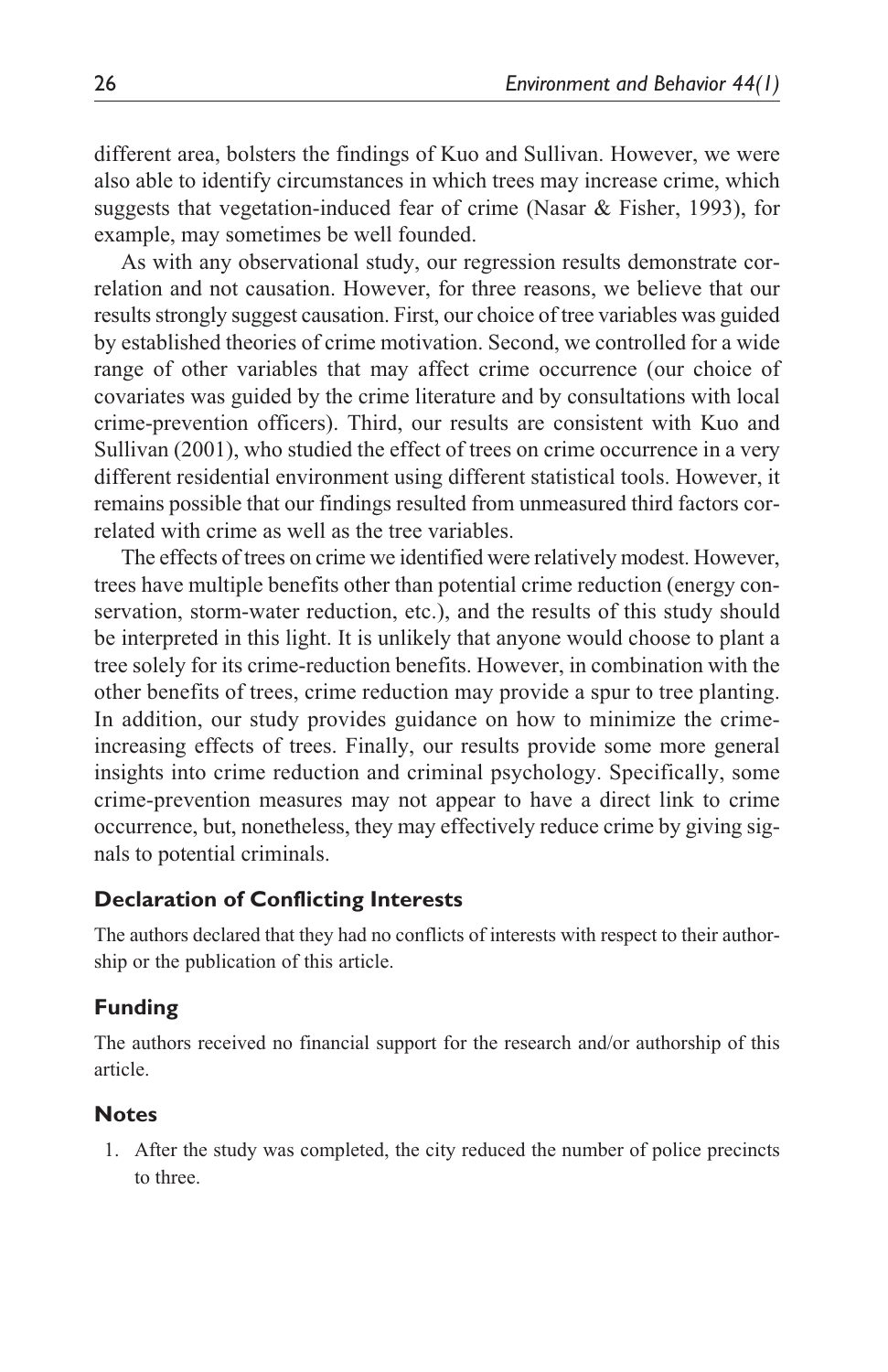- 2. Portland's reported major violent crime (murder, forcible rape, aggravated assault, and robbery) and major property crime (burglary, larceny, and motor vehicle theft) rates in 2007 were 688 and 5,870 per 100,000 residents, respectively. For the United States as a whole in 2007, the average rates for reported violent and property crime were 467 and 3,264 per 100,000 residents, respectively.
- 3. We began data collection close to the middle of the southeast precinct and continued outward in an approximately concentric pattern.
- 4. A tree's crown is simply the leafy part of the tree. Crown area is the area occupied by the crown when the tree is viewed from above.
- 5. Trees in the public right of way, which typically means in the grass parking strip between the sidewalk and the road, although occasionally it includes trees planted in a grassy median in the middle of the street.
- 6. Estimates of negative binomial versions of the aggregate crime equations, which relaxed the mean-variance equivalence restriction of the Poisson, showed nonsignificance of the curvature parameters for each.
- 7. Widespread literature has identified crime as being concentrated in parts of areas, indicating that current crime rates may be related to historical crime in the vicinity. In the case of the statistical models we seek to estimate, residuals in the crime equations may exhibit spatial correlations, resulting in potentially inefficient (in the case of discretely distributed processes), biased, and inconsistent coefficient estimates (Anselin & Hudak, 1992).
- 8. Non–view-obstructing barriers range from wrought-iron fences that obscure little to wooden fences with offset boards that are significantly, but not completely, view obstructing.
- 9. Control function estimates are available from the authors on request.
- 10. A simple numerical may help clarify this point. Consider a house with one tree in its yard with a 2,000-sq. ft. crown. The coefficient on SIZE\_TREES\_ON\_ LOT is negative, so we know that this tree will reduce crime occurrence. Now consider a house with two trees in its yard both with 1,000-sq. ft. crowns. The combined crown area of the two trees will have the same effect on crime as the single, larger tree; however, adding an additional tree increases crime occurrence, because the coefficient on #\_TREES\_ON\_LOT is positive. Therefore, it is better to have a single, larger tree rather than two smaller trees with the same combined crown area. Our results show that trees with a crown area of less than 1,379 sq. ft. have a net positive effect on crime occurrence (the effect of # TREES HOUSE outweighs the effect of SIZE\_TREES\_ON\_LOT), whereas larger trees have a net negative effect on crime.
- 11. The variables LOW\_BACK\_YARD\_BARRIER and NBHD117 were dropped from the violent crime model because they were perfectly collinear with violent-crime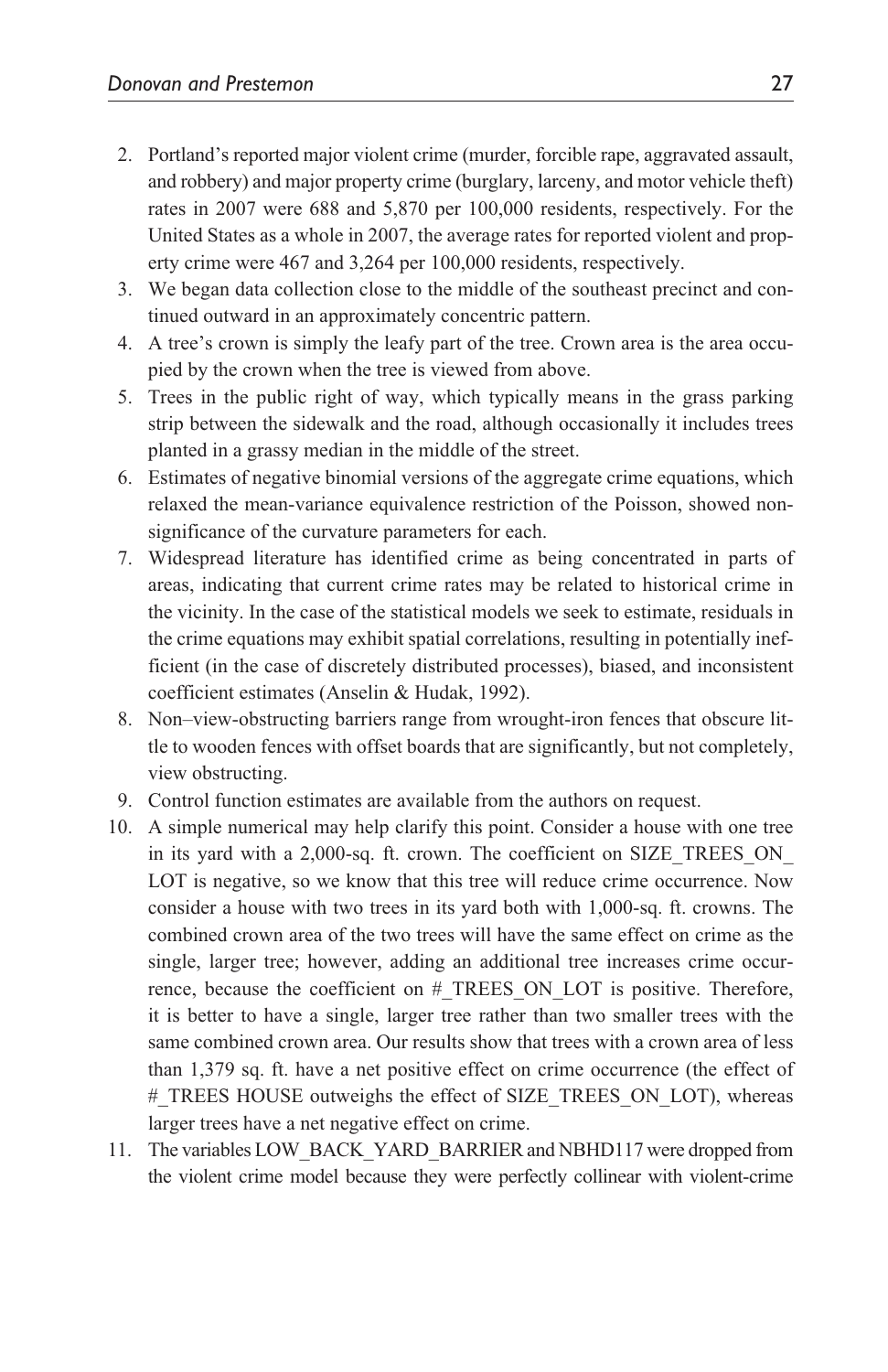occurrence: no violent crimes occurred in NBHD117 or at houses with a nominal barrier in the back of the house.

#### **References**

- Akbari, H., Kurn, D. M., Bretz, S. E., & Hanford, J. W. (1997). Peak power and cooling energy savings of shade trees. *Energy and Buildings, 25*, 139-148.
- Anderson, L., & Cordell, H. K. (1988). Residential property values improve by landscaping with trees. *Southern Journal of Applied Forestry, 9*, 162-166.
- Anselin, L., & Hudak, S. (1992). Spatial econometrics in practice. *Regional Science and Urban Economics, 22*, 509-536.
- Austin, D. M. (1991). Neighborhood attributes and crime prevention activity. *Criminal Justice Review, 16*, 17-28.
- Beauregard, E., Proulx, J., & Rossmo, D. K. (2005). Spatial patterns of sex offenders: Theoretical, empirical, and practical issues. *Aggression and Violent Behavior, 10*, 579-603.
- Becker, G. S. (1968). Crime and punishment: An economic approach. *Journal of Political Economy, 76*, 169-217.
- Boggs, S. L. (1965). Urban crime patterns. *American Sociological Review, 30*, 899-908.
- Braga, A. A., & Bond, B. J. (2008). Policing crime and disorder hot spots: A randomized controlled trail. *Criminology, 46*, 577-607.
- Brower, S., Dockett, K., & Taylor, R. B. (1983). Residents' perceptions of territorial features and perceived local threat. *Environment and Behavior, 15*, 419-437.
- Brown, B. B., & Altman, I. (1983). Territoriality, defensible space and residential burglary: An environmental analysis. *Journal of Environmental Psychology, 3*, 203-220.
- Clark, R. V. (1995). Building a safer society: Strategic approaches to crime prevention. *Crime and Justice, 19*, 91-150.
- Cohen, L., & Felson, M. (1979). Social change and crime rate trends: A routine activity approach. *American Sociological Review, 44*, 588-608.
- Davis, J. B. (2006). The distribution of property crime and arrest rates across Los Angeles neighborhoods. *Western Criminology Review, 7*, 7-26.
- DeFrances, C. J., & Titus, R. M. (1993). Urban planning and residential burglary outcomes. *Landscape and Urban Planning, 26*, 179-191.
- Donovan, G. H., & Butry, D. T. (2009). The value of shade: Estimating the effect of urban trees on summertime electricity use. *Energy and Buildings, 41*, 662- 668.
- Farrell, G., Clark, K., Ellingworth, D., & Pease, K. (2005). Of targets and supertargets: A routine activity theory of high crime rates. *Internet Journal of Criminology, 25*,1-25.
- Godwin, M., & Canter, D. (1997). Encounter and death: the spatial behavior of US serial killers. *Policing, 20*, 24-38.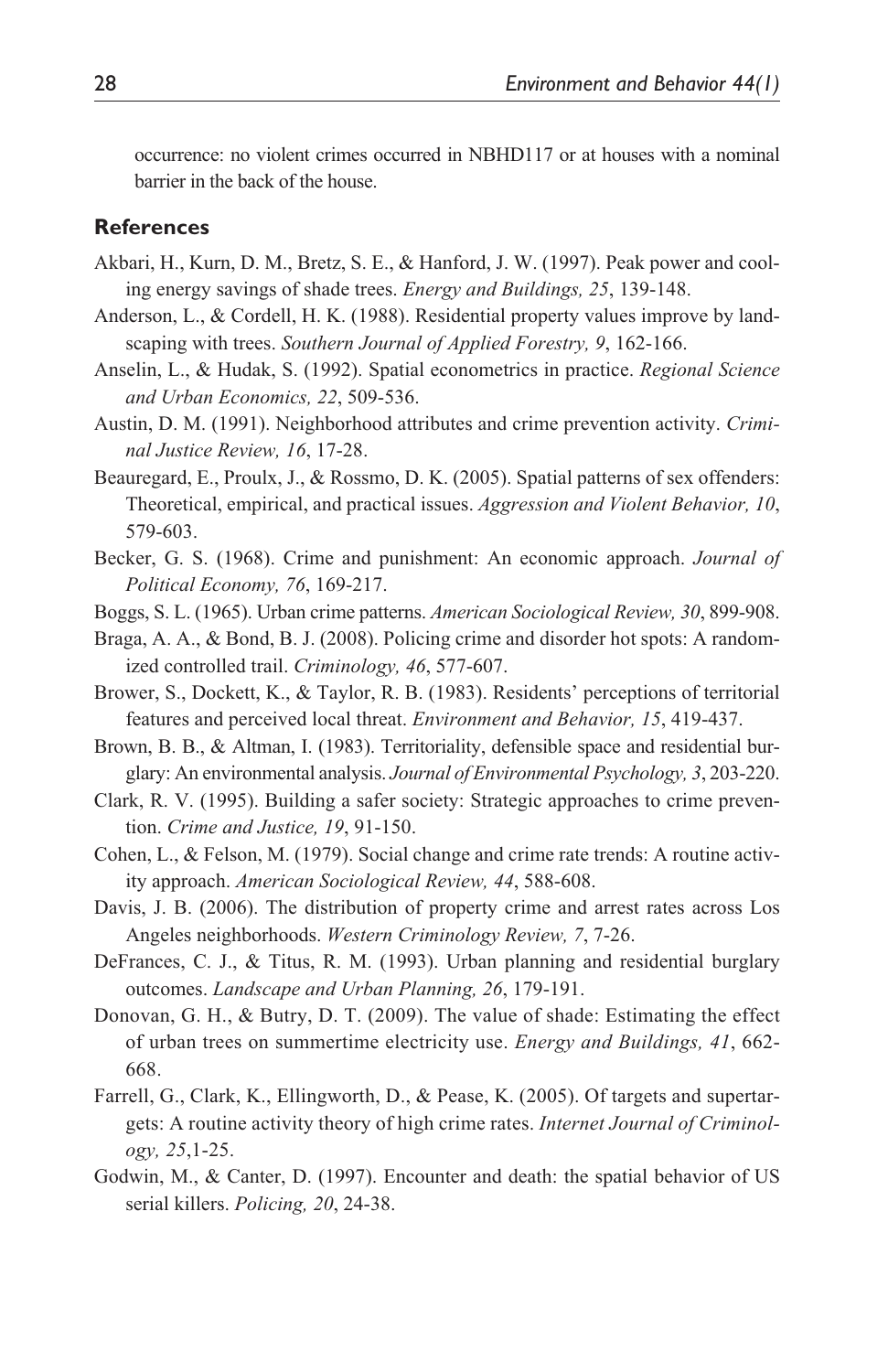- Gould, E. D., Weinberg, B. A., & Mustard, D. B. (2002). Crime rates and local labor market opportunities in the United States: 1979-1997. *Review of Economics and Statistics, 84*, 45-61.
- Grahn, P., & Stigsdotter, U. A. (2003). Landscape planning and stress. *Urban Forestry and Urban Greening, 2*, 1-18.
- Greene, W. H. (2000). *Econometric analysis*. Upper Saddle River, NJ: Prentice-Hall.
- Grogger, J. (1998). Market wages and youth crime. *Journal of Labor Economics, 16*, 756-791.
- Hansmann, R., Hug, S.-M., & Seeland, K. (2007). Restoration and stress relief through physical activities in forests and parks. *Urban Forestry and Urban Greening,6*, 213-225.
- Hilbe, J. M. (2007). *Negative binomial regression*. Cambridge, UK: Cambridge University Press.
- Imai, S., Katayama, H., & Krishna, K. (2006). *Crime and young men: The role of arrest, criminal experience, and heterogeneity*. Cambridge, MA: NBER.
- Kaplan, S. (1987). Mental fatigue and the designed environment. In J. Harvey & D. Henning (Eds.), *Public environments* (pp. 55-60). Washington, DC: Environmental Design Research Association.
- Keizer, K., Lindenberg, S., & Steg, L. (2008). The spreading of disorder. *Science, 322*, 1681-1685.
- Kuo, F. E., Bacaicoa, M., & Sullivan, W. C. (1998). Transforming inner city landscapes: Trees, sense of safety, and preference. *Environment and Behavior, 30*, 28-59.
- Kuo, F. E., & Sullivan, W. C. (2001). Environment and crime in the inner city: Does vegetation reduce crime? *Environment and Behavior, 33*, 343-367.
- McPherson, E. G., Simpson, J. R., Peper, P. J., Maco, S. E., & Xiao, Q. (2005). Municipal forest benefits and costs in five U.S. cities. *Journal of Forestry, 103*, 411-416.
- Nasar, J. L. (1982). A model relating visual attributes in the residential environment to fear of crime. *Journal of Environmental Psychology, 11*, 247-255.
- Nasar, J. L., Fisher, B., & Grannis, M. (1993). Proximate physical cues to fear of crime. *Landscape and Urban Planning, 26*, 161-178.
- Nasar, J. L., & Fisher, B. S. (1993). "Hot spots" of fear and crime: A multi-method investigation. *Journal of Environmental Psychology, 13*, 187-206.
- Park, B.-J., Tsunetsugu, Y., Ishii, H., Furuhashi, S., Hirando, H., Kagawa, T., & Miyazaki, Y. (2008). Physiological effects of shinrin-yoku (taking in the atmosphere of the forest) in a mixed forest in Shinano Town, Japan. *Scandinavian Journal of Forest Research, 23*, 278-283.
- Reppetto, T. (1976). Crime prevention and the displacement phenomenon. *Crime and Delinquency, 22*, 166-177.